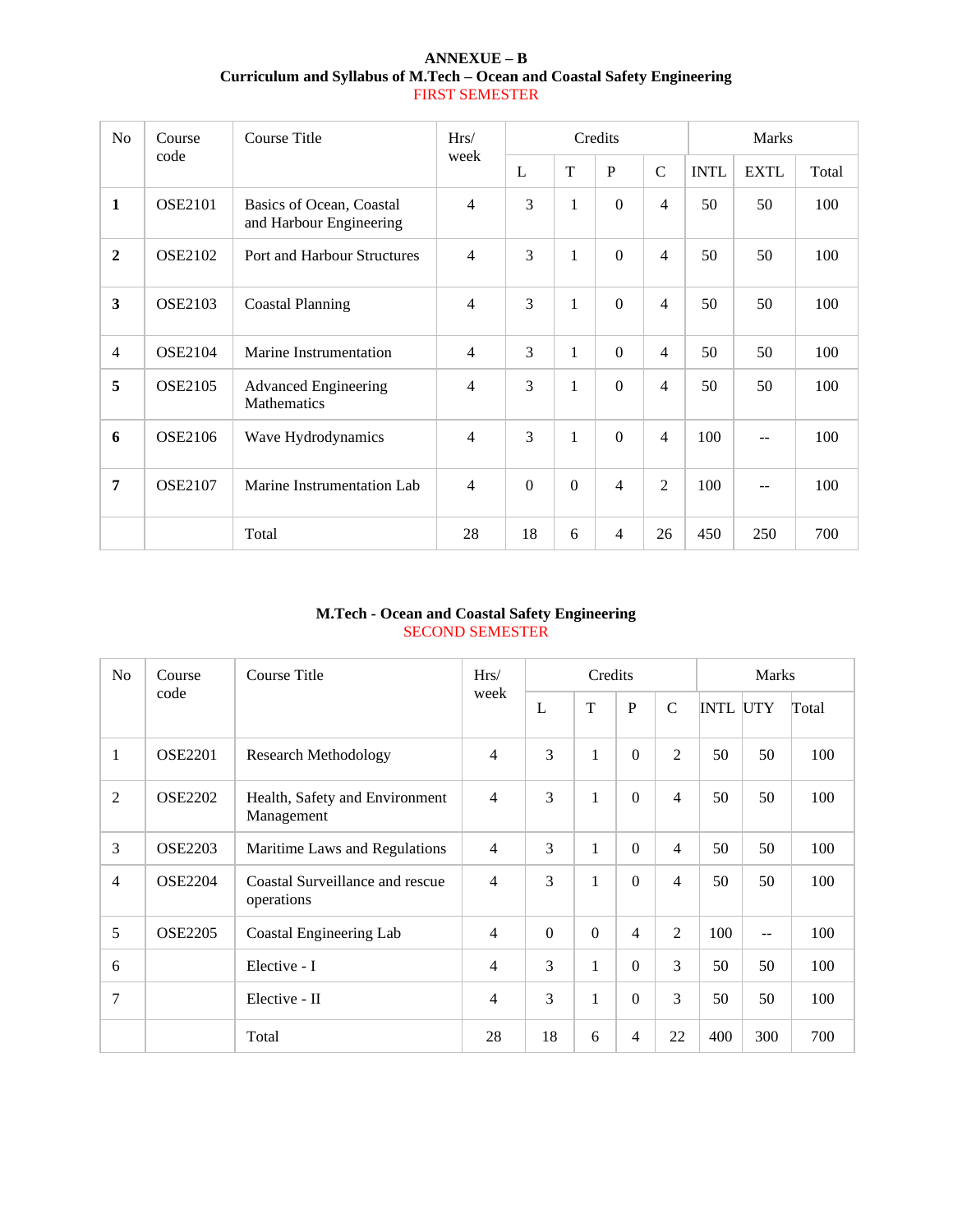## **M.Tech - Ocean and Coastal Safety Engineering** THIRD SEMESTER

| N <sub>o</sub> | Course         | Course Title               | Hrs/           |          |          | Credits        |                |     | <b>Marks</b>             |       |
|----------------|----------------|----------------------------|----------------|----------|----------|----------------|----------------|-----|--------------------------|-------|
|                | code           |                            | week           | L        | T        | $\mathbf{P}$   | $\mathcal{C}$  | ╙   | <b>INT EXTL</b>          | Total |
| 1              | <b>OSE2301</b> | Project Phase I            | $\overline{4}$ | $\Omega$ | $\Omega$ | 4              | 6              | 100 | $\overline{\phantom{a}}$ | 100   |
| $\overline{2}$ | <b>OSE2302</b> | <b>Industrial Training</b> | 4              | $\Omega$ | $\theta$ | $\overline{4}$ | $\overline{2}$ | 100 | $\overline{\phantom{a}}$ | 100   |
| 3              | <b>OSE2303</b> | Seminar                    | 4              | $\theta$ | $\Omega$ | 4              | 2              | 100 | $ -$                     | 100   |
| $\overline{4}$ |                | Elective -III              | 4              | 3        | 1        | $\Omega$       | 3              | 50  | 50                       | 100   |
| 5              |                | Elective - IV              | 4              | 3        | 1        | $\theta$       | 3              | 50  | 50                       | 100   |
|                |                | Total                      | 20             | 6        | 2        | 12             | 16             | 400 | 100                      | 500   |

## **M.Tech - Ocean and Coastal Safety Engineering** FOURTH SEMESTER

| N <sub>o</sub> | Course         | Course Title     | Hrs/ |          | Credits |    |    |             | <b>Marks</b> |       |
|----------------|----------------|------------------|------|----------|---------|----|----|-------------|--------------|-------|
|                | code           |                  | week | ⊥        | т       | P  |    | <b>INTL</b> | <b>EXTL</b>  | Total |
|                | <b>OSE2401</b> | Project Phase II | 24   | 0        |         | 24 | 12 | 70          | 30           | 100   |
|                |                | Total            | 24   | $\theta$ |         | 24 | 12 | 70          | 30           | 100   |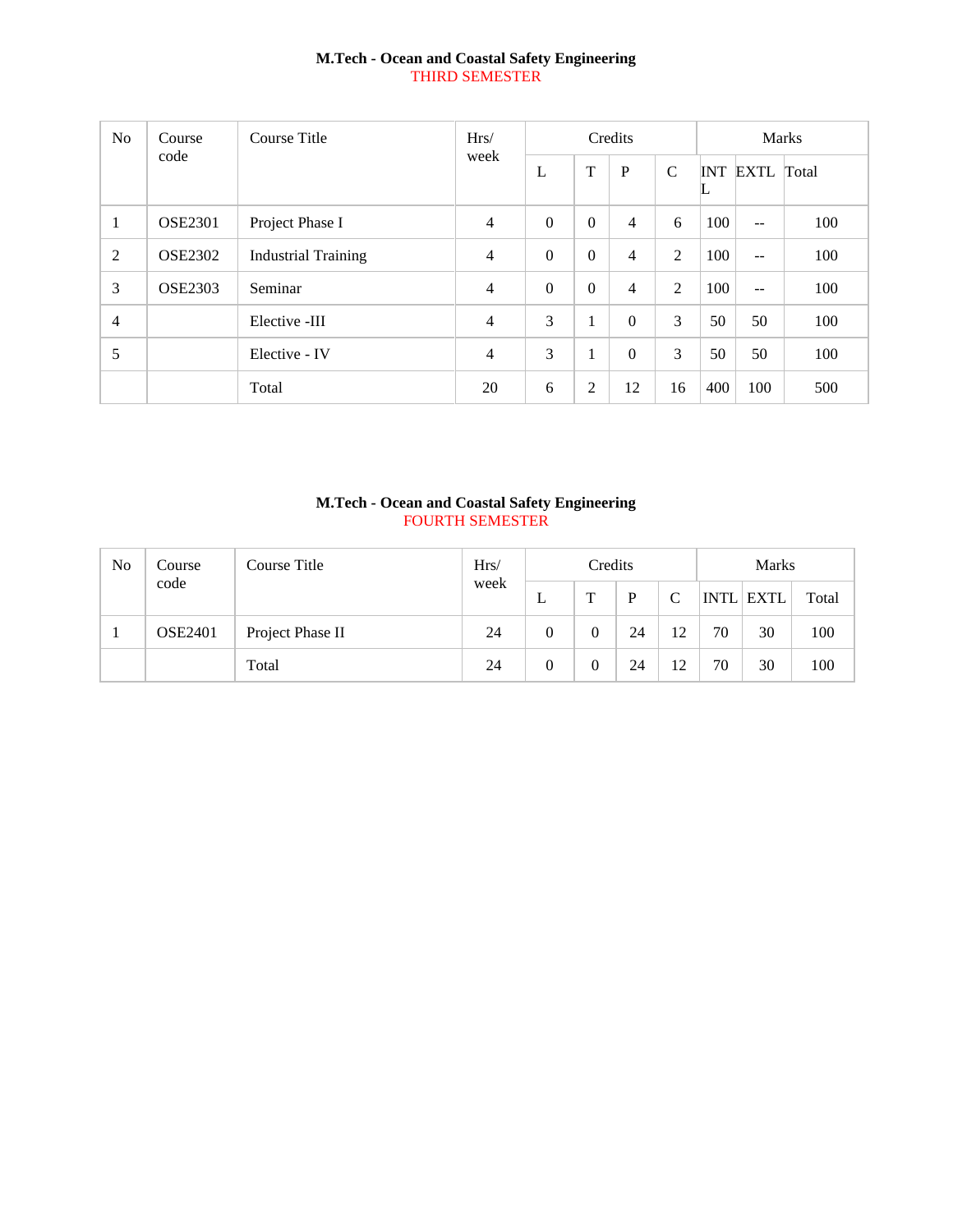|                |                                              | L              | T            | $\mathbf{P}$   | $\mathbf C$    |
|----------------|----------------------------------------------|----------------|--------------|----------------|----------------|
|                | <b>Second semester</b>                       |                |              |                |                |
| <b>OSE2206</b> | Port Planning & Management                   | 3              | $\mathbf{1}$ | $\Omega$       | 3              |
| <b>OSE2207</b> | Mining and Dredging                          | 3              | $\mathbf{1}$ | $\Omega$       | $\overline{3}$ |
| <b>OSE2208</b> | Coastal Engineering & Design                 | 3              | $\mathbf{1}$ | $\Omega$       | $\overline{3}$ |
| <b>OSE2209</b> | Ocean structures                             | $\overline{3}$ | $\mathbf{1}$ | $\Omega$       | $\overline{3}$ |
| <b>OSE2210</b> | Marine Electrical and Electronic Engineering | 3              | $\mathbf{1}$ | $\Omega$       | $\overline{3}$ |
| <b>OSE2211</b> | Marine Corrosion and Prevention              | $\overline{3}$ | $\mathbf{1}$ | $\overline{0}$ | $\overline{3}$ |
|                | <b>Third Semester</b>                        |                |              |                |                |
| <b>OSE2304</b> | Marine Pollution, Prevention and Control     | $\overline{3}$ | $\mathbf{1}$ | $\overline{0}$ | $\overline{3}$ |
| <b>OSE2305</b> | Marine navigation and communication systems  | 3              | $\mathbf{1}$ | $\Omega$       | $\overline{3}$ |
| <b>OSE2306</b> | <b>Coastal Resource Management</b>           | 3              | $\mathbf{1}$ | $\overline{0}$ | $\overline{3}$ |
| <b>OSE2307</b> | <b>Coastal Hazards and Management</b>        | 3              | $\mathbf{1}$ | $\Omega$       | 3              |
| <b>OSE2308</b> | Marine Survey and Monitoring                 | 3              | $\mathbf{1}$ | $\overline{0}$ | 3              |
| <b>OSE2309</b> | <b>Integrated Coastal Zone Management</b>    | 3              | $\mathbf{1}$ | $\Omega$       | $\overline{3}$ |
| <b>OSE2310</b> | Ocean Dynamics and Modeling                  | 3              | $\mathbf{1}$ | $\Omega$       | $\overline{3}$ |
| <b>OSE2311</b> | Fire Engineering And Explosion Control       | 3              | $\mathbf{1}$ | $\Omega$       | $\overline{3}$ |
| <b>OSE2312</b> | Ocean Energy                                 | 3              | $\mathbf{1}$ | $\Omega$       | 3              |
| <b>OSE2313</b> | <b>Computational Fluid Dynamics</b>          | 3              | $\mathbf{1}$ | $\Omega$       | $\overline{3}$ |
| <b>OSE2314</b> | Remote Sensing and GIS                       | 3              | $\mathbf{1}$ | $\theta$       | 3              |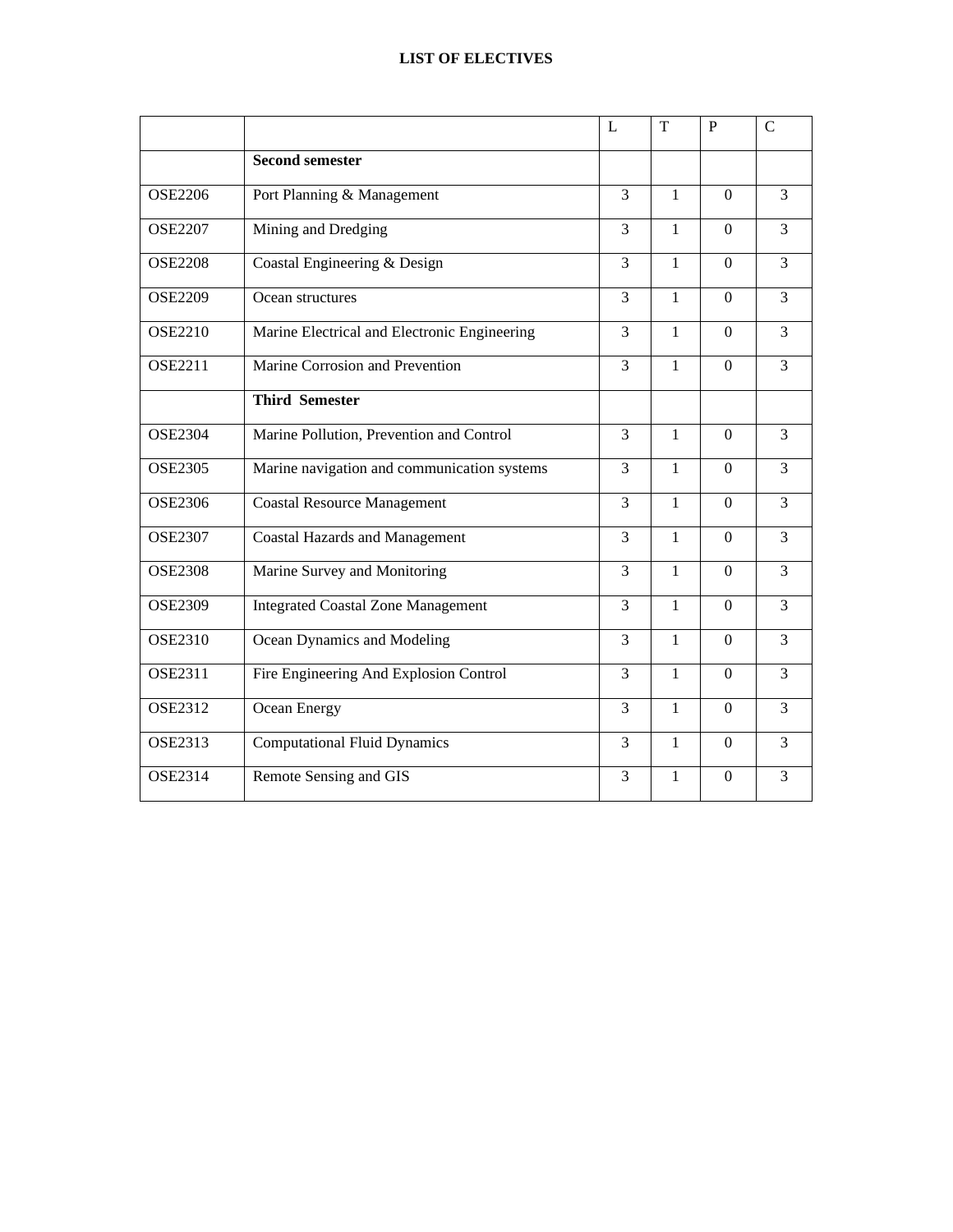### **SEMESTER I**

| Name of the course | M.Tech - Ocean and Coastal Safety Engineering    |
|--------------------|--------------------------------------------------|
|                    |                                                  |
| Name of subject    | Basics of Ocean, Coastal and Harbour Engineering |
| Subject code       | <b>OSE2101</b>                                   |
| Semester           | 01                                               |
| duration           | 17 weeks                                         |
| Lecture            | 03 hours/week                                    |
| Tutorial           | 01 hour/week                                     |
| Practical          | Nil                                              |
| Exam-Internal      | 50                                               |
| Exam-External      | 50                                               |

#### **OSE2101 BASICS OF OCEAN, COASTAL AND HARBOUR ENGINEERING**

### **OBJECTIVE:**

• To provide an overview of the analysis and design procedures used in the field of ocean, coastal and harbour engineering.

#### **UNIT I**

Introduction to Oceanography – Ocean Circulation, Tides, Waves, Currents, Tsunami and Storm surges – origin, generation, propagation and characteristics; Different materials for marine applications - metals, concrete, geosynthetic products and other materials for marine environment; Marine corrosion and control; Introduction to physical modeling of coastal and offshore and harbour engineering problems.

#### **UNITII**

Ocean circulation – Conservation equations and transport processes, momentum balances, geostrophy, large scale circulation, wind-driven circulation, abyssal ocean circulation, boundary currents, friction and Ekman layers; Waves – Origin and evolution, characteristics, classification, Tsunami, Tides – Origin, characteristics, tidal generation forces, equilibrium tide, tidal analysis and prediction

### **UNIT III**

Different types of ocean structures and systems (fixed, floating, semi-submersibles, submersibles, pipelines, etc.,) for exploitation and production of oil and gas, minerals and energy. Brief outline of planning, design and construction.Towing, launching and installation.

#### **UNIT IV**

Beach, coast and shore; Beach features - beach cycles - beach profiles – beach stability - beach erosion and sedimentation; Engineering aspects in coastal oceanography; Coastal protection structures – natural and artificial – design of shore protection structures, seawalls, groins, breakwaters; Types and factors determining selection and stability of breakwaters; Sand bypassing and artificial beach nourishment - latest technologies in shore protection techniques; Environmental impacts of coastal developments.

#### **UNIT V**

Types of ports and harbors; harbour layout and terminal facilities - piers, break waters, wharves, jetties, quays; Spring fenders, dolphins and floating landing stage environmental issues in port planning and operations; Harbor oscillations, seiches; Inlets – siltation of inlets and harbors – remedial measures; Onshore and offshore sediment transport - transport rate – estimation methods; Dredging .

#### **REFERENCES:**

Dean, R.G. and Dalrymple, R.A., Water wave mechanics for Engineers and Scientists, Prentice-Hall, Inc., Englewood Cliffs, New Jersey,1994.

Ippen, A.T., Estuary and Coastline Hydrodynamics, McGraw-Hill Book Company, Inc., New York, 1978.

Sorenson, R.M., Basic Coastal Engineering, A Wiley-Interscience Publication, New York, 1978.

Coastal Engineering Manual, Vol. I-VI, Coastal Engineering Research Centre, Department of the Army, US Army Corps of Engineers, Washington DC,2006.

Kamphuis, J.W., Introduction to Coastal Engineering and Management, 2000.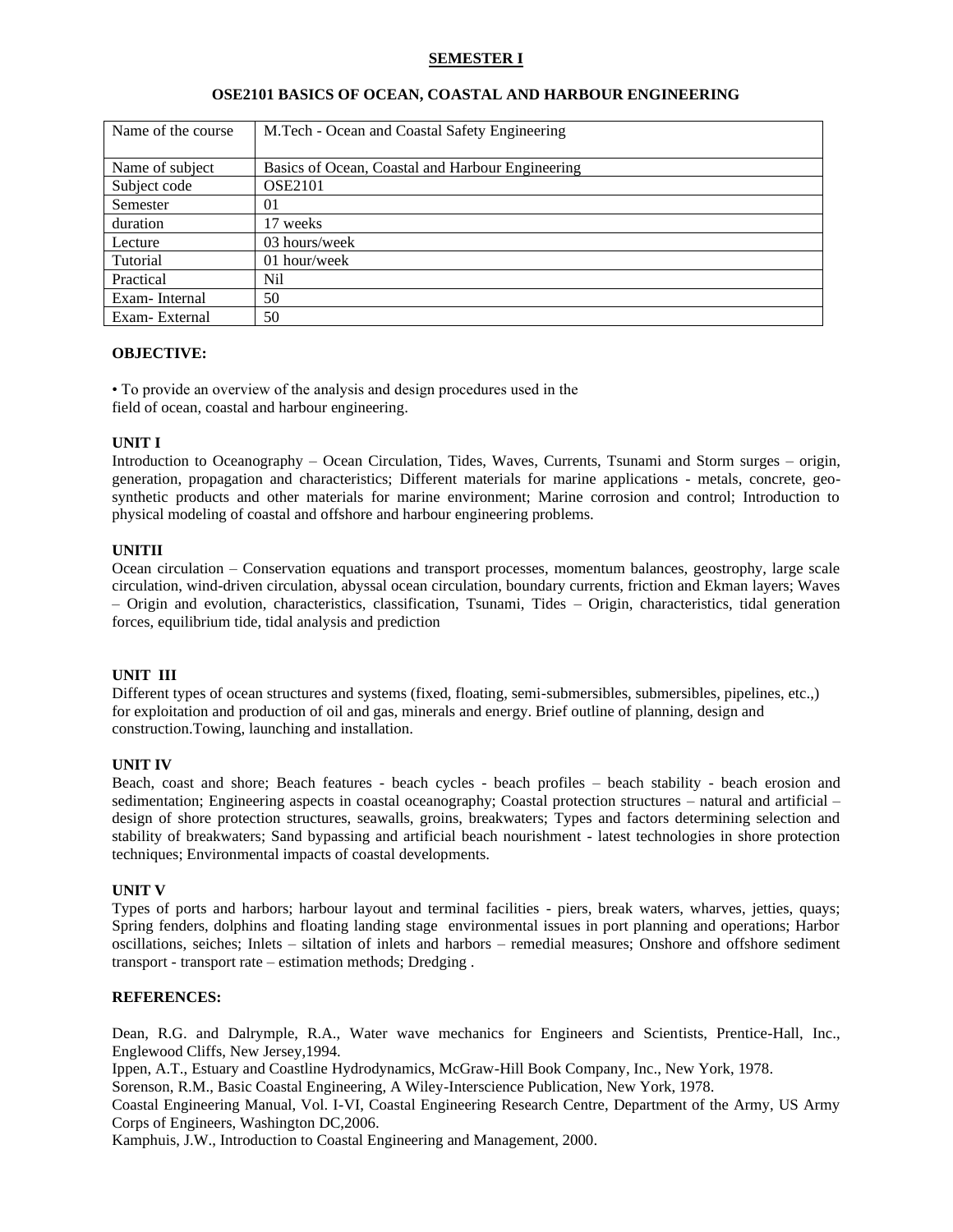### **OSE2102 PORT AND HARBOUR STRUCTURES**

| Name of the course | M.Tech - Ocean and Coastal Safety Engineering |
|--------------------|-----------------------------------------------|
| Name of subject    | Port and Harbour Structures                   |
| Subject code       | <b>OSE2102</b>                                |
| Semester           | 01                                            |
| duration           | 17 weeks                                      |
| Lecture            | 03 hours/week                                 |
| Tutorial           | 01 hour/week                                  |
| Practical          | Nil                                           |
| Exam-Internal      | 50                                            |
| Exam-External      | 50                                            |

### **OBJECTIVE:**

- To provide students understanding of ports and harbour structures, design layout and area selection.
- To enable students apply these engineering principles in coastal, ocean and harbour engineering.

**UNIT 1 -** Ports and harbours as the interface between the water and land infrastructure- an infrastructure layer between two transport media- History of port growth- factors affecting growth of port- Classification of harbour-Planning, justification, volume and commerce of a port

**UNIT II -** Fundamentals of port structures design, design codes, guidelines and functional requirements. Structural, geotechnical, and materials considerations, for a variety of environmental conditions, including extreme wave and current environments, ice, and seismic loading- Dry infrastructures-Wet infrastructures –Support vessels-Meteorological, hydrological and oceanographic data required for port design- Determination of location- Economic viability.

**UNIT III -** Different types of Breakwaters, jetties & quay walls and dolphins- Hydrodynamic loading on such structures and Structural Design aspects.Functional designing of the various components of ports and marine terminals, including steel, concrete, timber, and stone structures. Design procedures for breakwaters, bulkheads, wharves, dolphins, piers, fender and mooring systems and revetments.

**UNIT IV -** Size and shape of harbour and turning basin – Type, location and height of Breakwaters – Location and width of entrance to harbour – Depth of harbour and navigational channel – Number, location and type of docks or berths or jetties- Shore facilities for Marine terminals and fishing harbours.

**UNIT V-** Case studies of breakwater failures and other types of structures. Partial safety Factors.Codal Requirements. Mooring, berthing and ship motion inside the port; model studies, physical and mathematical studies

#### **TEXT BOOKS & REFERENCES**

Muir Wood, A.M., and Fleming.C.A.,"Coastal Hydraulics Sea and Inland Port Structures", 1 st Edition, Hallstead Press, 2002.

Ozha&Ozha, "Dock and Harbour Engineering", 1 st Edition, Charotar Books, Anand., 1990

R. L. Silvester, "Coastal Engineering Volume I & II, Elsevier Publishers, 2000.

Per Brunn, "Port Engineering", 1 st Edition, Gulf Publishing Company, 2001

Muir Wood, A.M., and Fleming. C.A "Coastal Hydraulics Sea and Inland Port Structures" 1<sup>st</sup>Edition,Hallstead Press, 2002.

Hans Agershou "Planning and Design of Ports and Maritime Terminals": 2ed,: Thomas Telford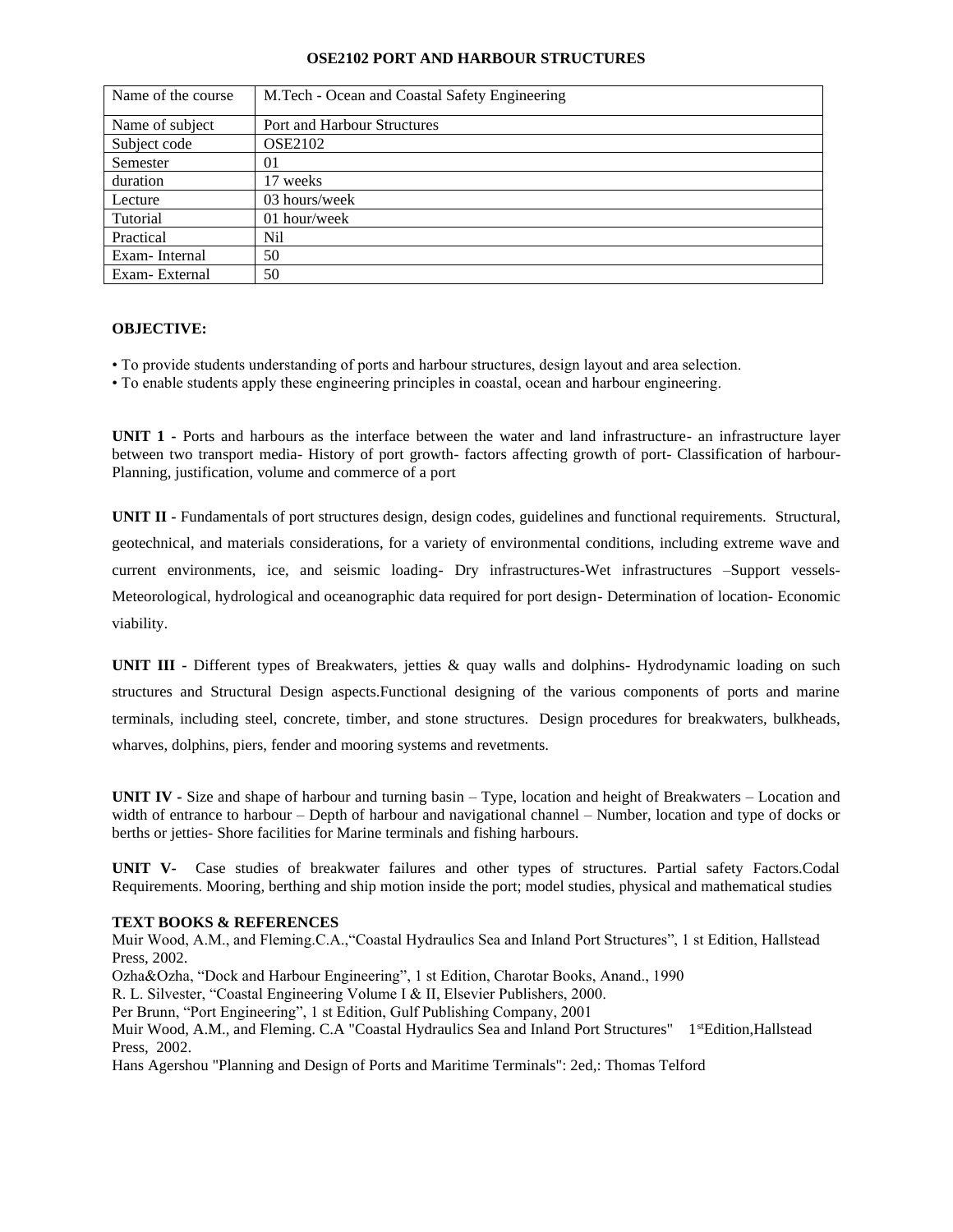### **OSE2103 COASTAL PLANNING**

| Name of the course | M.Tech in Coastal and Harbour Engineering |
|--------------------|-------------------------------------------|
| Name of subject    | Coastal Planning                          |
| Subject code       | <b>OSE2103</b>                            |
| Semester           | 01                                        |
| Duration           | 17 weeks                                  |
| Lecture            | 03 hours/week                             |
| Tutorial           | 01 hour/week                              |
| Practical          | Nil                                       |
| Exam-Internal      | 50                                        |
| Exam-External      | 50                                        |

# **OBJECTIVE:**

- To provide students understanding of social, economical and environmental considerations of coastal planning.
- Understand key issues in coastal planning like population growth, demographic change, infrastructure demand and climate change

## **UNIT 1**

Introduction - Language of coastal planning, defining coastal areas, unique characteristics of coastal areas; History of coastal planning; Coastal management issues - population growth, urbanisation, coastal use, resource exploitation; Fisheries, forestry, gas, mining; Infrastructure, transportation; Shore protection, defence; Impact of human use; Pollution - industrial waste, sewage;

### **UNIT II**

Coastal management issues-population growth and urbanisation-coastal use-resource exploitation-fisheries-forestrygas-mining-infrastructure-transportation-shore protection-defence-Impact of human use-pollution-industrial wastesewage-administration and legal issues.

### **UNIT III**

Introduction to Cost and Benefit Analysis (CBA); CBA versus investment appraisal; Concept of external costs and benefits; Characteristics of Coastal Adaptation Projects against Climate Change; Concept of Ecosystem and Ecosystem Services; Demand and supply analysis; Framework for measurement and valuation; Economic framework to estimate the value of ecosystem services; Assessing the exposed Infrastructure against extreme weather events: flooding and infrastructure; Scenarios construction; Discounting and Net Present Value; Aggregation and weighing, discounting, net present value NPV and time scale of benefits and costs.

### **UNIT IV**

Background to ICM – Sustainability and Sustainable ICM – ICM and Social Nature – Competing Claims and Visions of the Coast – ICM and Interdisciplinary-Livelihoods along the Coast – Local Knowledge – Sustainable Livelihoods – Vulnerability and Resilience – Changing Livelihood Dynamics.Understanding Institutions – Property Rights and Coastal Management –

### **UNIT V**

Competing Property Rights and Resource Claims – Statutory and Customary Law – Institutional Change and Coastal Management.Existing Policies Governing the Coast – Good Governance – Making Sense of Policies – Reconciling Conflicting Agendas – Future of ICM.review of project planning and environmental clearance, environmental management plan, monitoring, compliance, variations from projected impacts, etc for an existing port

### **REFERENCES:**

Kay, R and Alder, J. Coastal planning and management, Taylor and Francis, New York, 2005.

Schari, A. Environmental online communication, Sprimger, London 2010

Reeve, D.,Chadwick,A and Fleming, C. Coastal Engineering, Process, Theory and Design practices, Taylor and Francis, New York, 1998.

Sorenson, R.M., Basic Coastal Engineering, A Wiley-Interscience Publication, New York, 1978.

Coastal Engineering Manual, Vol. I-VI, Coastal Engineering Research Centre, Department of the Army, US Army Corps of Engineers, Washington DC,2006.

Kamphuis, J.W., Introduction to Coastal Engineering and Management, 2000.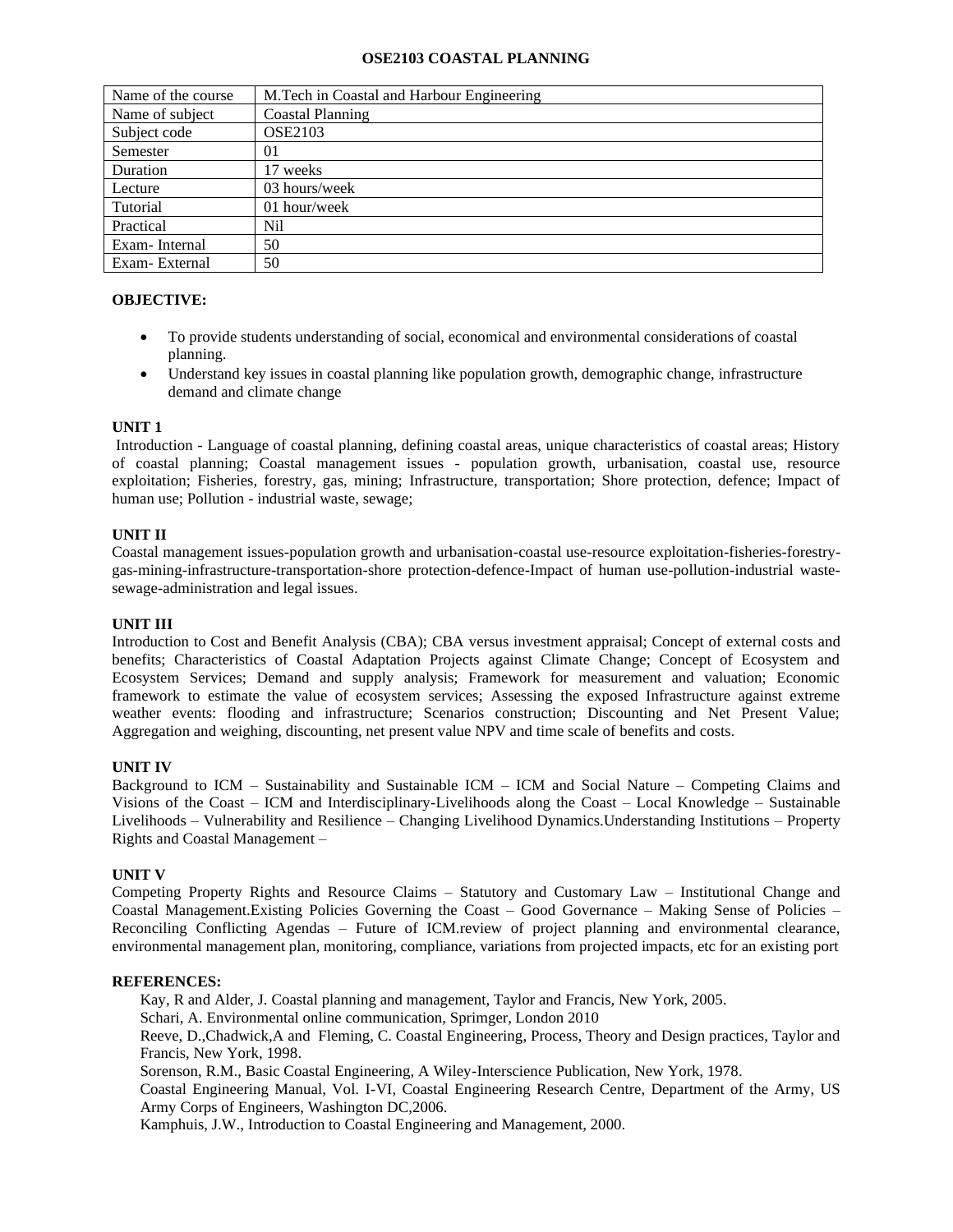### **OSE2104 MARINE INSTRUMENTATION**

| Name of the course | M. Tech in Coastal and Harbour Engineering |
|--------------------|--------------------------------------------|
| Name of subject    | Marine Instrumentation                     |
| Subject code       | <b>OSE2104</b>                             |
| Semester           | 01                                         |
| Duration           | 17 WEEKS                                   |
| Lecture            | 03 hours/week                              |
| Tutorial           | 01 hour/week                               |
| Practical          | Nil                                        |
| Exam-Internal      | 50                                         |
| Exam-External      | 50                                         |

**Objective: T**o provide students with a sound understanding of the use of electronic instrumentation and to familiarise the students with sensors commonly used in coastal and habour engineering applications.

### **UNIT 1**

Types of marine instrumentation; in-situ and remote sensing instruments; operating platforms-fixed, ship, platform and buoy based; output formats; telemetry, velocity, wave height, wave period, tidal height, tidal period and ocean depth etc

## **UNIT II**

Types of tide gauges: principles, operation and applications. Wave radars, rain gauge, seabed observatories Types of buoys; principles, application and operations for measurement of wind, temperature, current, wave height and direction and other environmental sensors, Satellite telemetry systems

### **UNIT III**

Surveying equipment: echo-sounder, multibeam sonar, sub-bottom profiler, side scan sonar, boomers, sparkers, magnetometers, positioning and tracking equipment

### **UNIT IV**

Types of acoustic transducers: piezoelectric and magnetostrictive; sonar transducers for echosounder, acoustic subbottom profilers, tide gauges, wave height and period sensors, data buoys, test and calibration of marine instruments.

### **UNIT V**

Automatic Weather Station – Floats - Acoustic Navigation. Min Max thermometer – Aneroid Barometer – Wind cock – Velocity meter – sunshine – Evaporation pan – Radar storm warningsystem – Humidity meter – Rain gauge - GPS

### **REFERENCES:**

Walt Boyce, "Instrumentation Reference Book" Butterworth Heinemann IIIrd edition, 2003 Srinvasan,D.(1989) Indegenous Instruments for Oceanographic measurements published by NIOT WilliamJ.Emrey and Richard E. Thomson (2014) "Data Analysis methods in Physical Oceanography" Third ed.,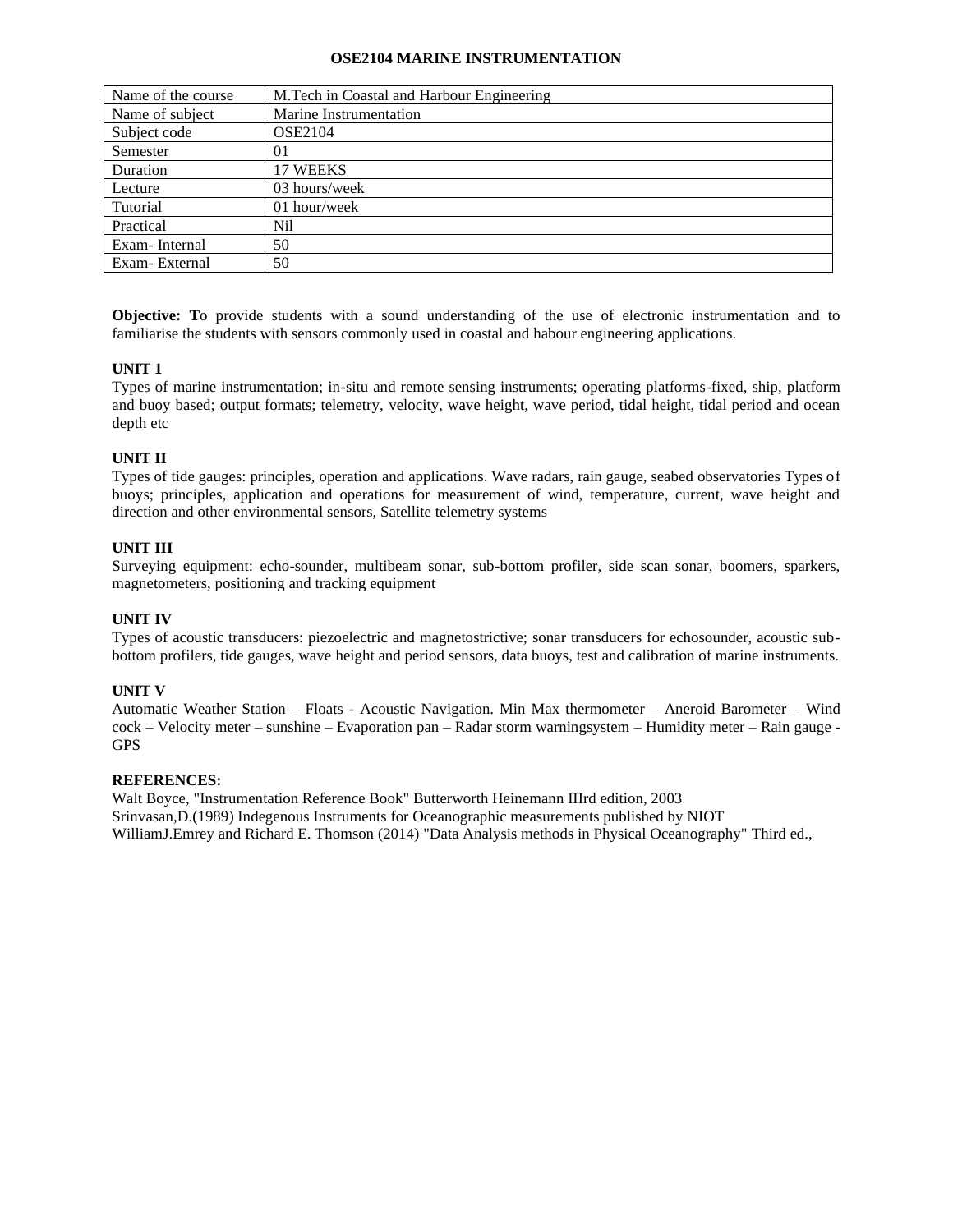### **OSE2105 ADVANCED ENGINEERING MATHEMATICS**

| Name of the course | M.Tech - Ocean and Coastal Safety Engineering |
|--------------------|-----------------------------------------------|
|                    |                                               |
| Name of subject    | <b>Advanced Engineering Mathematics</b>       |
| Subject code       | <b>OSE2105</b>                                |
| Semester           | 01                                            |
| duration           | 17 weeks                                      |
| Lecture            | 03 hours/week                                 |
| Tutorial           | 01 hour/week                                  |
| Practical          | Nil                                           |
| Exam-Internal      | 50                                            |
| Exam-External      | 50                                            |

**OBJECTIVE:**

• To enable students understand advanced engineering mathematics application.

## **UNIT 1 – SPECIAL FUNCTIONS**

Introduction to Some Special Functions: Gamma function, Beta function, Bessel function, Error function and complementary Error function, Heaviside's function, pulse UNIT height

and duration function, Sinusoidal Pulse function, Saw tooth wave function, Triangular wave function, Halfwave rectified sinusoidal function, Full rectified sine wave, Square wave function.

### **UNIT II – FOURIER SERIES**

Fourier Series and Fourier integral: Periodic function, Trigonometric series, Fourier series, Functions of any period, Even and odd functions, Half-range Expansion, Forced oscillations, Fourier integral

### **UNIT III – DIFFERENTIAL EQUATIONS**

Ordinary Differential Equations and Applications: First order differential equations: basic concepts, Exact differential equations, Integrating factor, Linear differential equations, Bernoulli equations, Modeling , Orthogonal trajectories of curves.Linear differential equations of second and higher order: Homogeneous linear differential equations of second order, Modeling: Free Oscillations, Euler - Cauchy Equations, Non homogeneous equations, Solution by undetermined coefficients, Solution by variation of parameters. Series Solution of Differential Equations: Power series method, Theory of power series methods, Frobenius method.

### **UNIT IV- TRNASFORMATION TECHNIQUES**

Laplace Transforms and Applications: Definition of the Laplace transform, Inverse Laplace transform, Linearity, Shifting theorem, Transforms of derivatives and integrals Differential equations, UNIT step function Second shifting theorem, Dirac's delta function, Differentiation and integration of transforms, Convolution and integral equations, Partial fraction differential

equations, Systems of differential equations

### **UNIT V- PARTIAL DIFFERENTIAL EQUATIONS**

Partial Differential Equations and Applications: Formation PDEs, Solution of Partial Differential equations, Nonlinear PDEs first order, Some standard forms of nonlinear

PDE, Linear PDEs with constant coefficients, Equations reducible to Homogeneous linear form, Classification of second order linear PDEs. Separation of variables use of Fourier series, D'Alembert's solution of the wave equation, Heat equation: Solution by Fourier series

and Fourier integral

### **REFERENCES**

Advanced Engineering Mathematics (8th Edition), by E. Kreyszig, Wiley Engineering Mathematics Vol 2, by Baburam, Pearson

W. E. Boyce and R. DiPrima, Elementary Differential Equations (8th Edition), John Wiley (2005)

R. V. Churchill and J. W. Brown, Fourier series and boundary value problems (7th Edition), McGraw-Hill (2006).

Applied Mathematics for Engineering and Physicists by Louis A. Pipes. The use of Integral Transforms by I.N. Sneedon.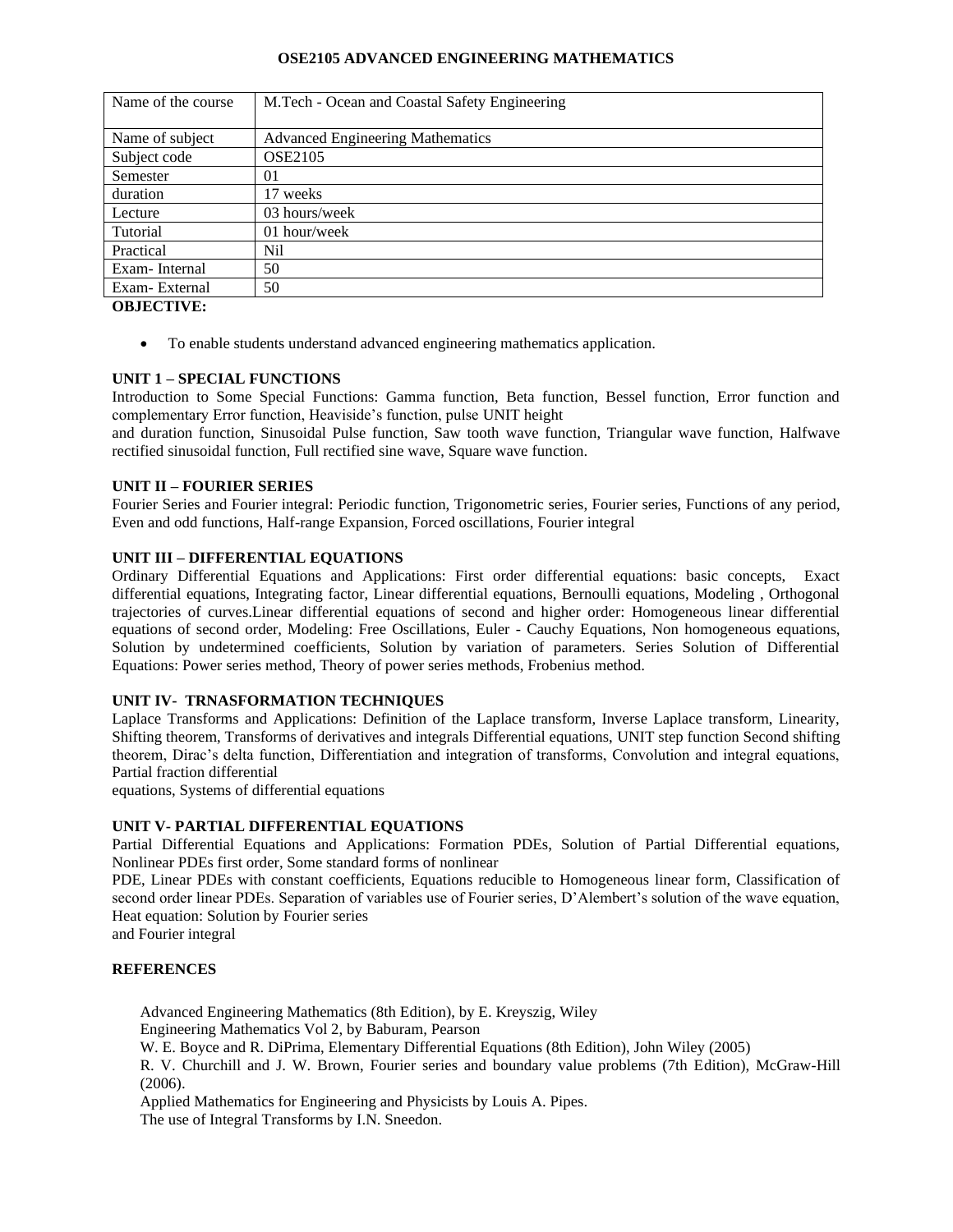## **OSE2106 WAVE HYDRODYNAMICS**

| Name of the course | M.Tech - Ocean and Coastal Safety Engineering |
|--------------------|-----------------------------------------------|
|                    |                                               |
| Name of subject    | Wave Hydrodynamics                            |
| Subject code       | <b>OSE2106</b>                                |
| Semester           | 01                                            |
| Duration           | 17 weeks                                      |
| Lecture            | 03 hours/week                                 |
| Tutorial           | 01 hour/week                                  |
| Practical          | N <sub>il</sub>                               |
| Exam-Internal      | 50                                            |
| Exam-External      | 50                                            |

### **OBJECTIVE:**

• To provide an overview of the wave hydrodynamics.

• To enable students apply these engineering principles in coastal, ocean and harbour engineering.

#### **UNIT 1 FUNDAMENTALS OF WAVE THEORY**

Conservation of mass, moment and energy; Euler and Bernoullis equations; Potential and stream functions; Classification of ocean waves; Linear wave theory - governing equation, boundary conditions and solutions, dispersion relation, constancy of wave period; Wave kinematics - wave celerity, water particle velocities, accelerations, displacements and pressures; Approximations for deep and shallow water conditions.

### **UNIT II HIGHER-ORDER WAVE THOERIES**

Various perturbation schemes for solving water wave problems; Stokes' wave; Derivation of second order governing equations and outline of their solution; Mass transport and momentum principle (radiation stresses); Limitations of the Stokes' solution; Cnoidal and solitary waves; Wave breaking criteria.

### **UNIT III WAVE DEFORMATION**

Wave transformations - shoaling, bottom friction and damping, refraction, reflection and diffraction; Wave breaking - types of breaking; Surf similarity parameter; Keulegan-Carpenter number, Ursell parameter, scattering parameter, Reynolds number.

### **UNIT IV WAVE FORCES**

Wave loads – non-breaking wave forces on slender structures; Morison equation; Diffraction theory; Source distribution method.

### **UNIT V RANDOM WAVES**

Spectral representation of ocean waves - determination of wave spectra, Wave spectra from measurements; Semiempirical formulations of wave spectra; Statistics of wave heights;Representation in the time domain; Long-term wave statistics; wave energy spectra – PM, JONSWAP, ETC.

### **REFERENCES:**

Ippen, A.T., Estuary and Coastline Hydrodynamics, McGraw-Hill Book Company, inc., New York, 1978 Dean, R.G. and Dalrymple, R.A., Water wave mechanics for Engineers and Scientists, Prentice-Hall, Inc.,

Englewood Cliffs, New Jersey, 1994

Sarpkaya, T. and Isaacson, M., Mechanics of Wave Forces on Offshore Structures, Van Nostrand Reinhold Co., New York, 1981

Weigel, R.L.Oceanographical Engineering, Prentice Hall Inc, 1982.

Sorenson, R.M., Basic Coastal Engineering, A Wiley-Interscience Publication, New York, 1978.

Coastal Engineering Manual, Vol. I-VI, Coastal Engineering Research Centre,

Department of the Army, US Army Corps of Engineers, Washington DC,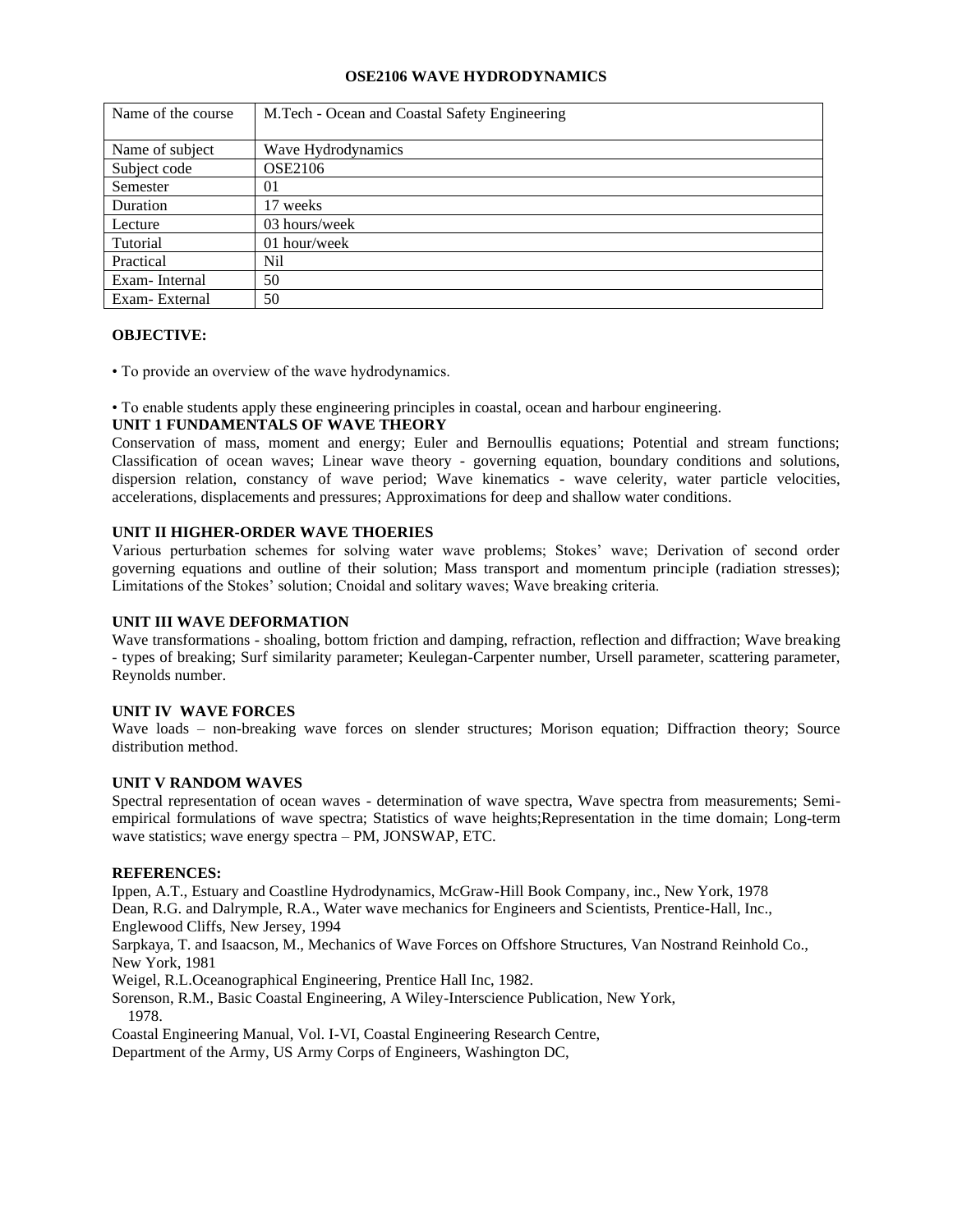# **OSE2107 MARINE INSTRUMENTATION LAB**

| Name of the course | M.Tech - Ocean and Coastal Safety Engineering |
|--------------------|-----------------------------------------------|
|                    |                                               |
| Name of subject    | Marine Instrumentation Lab                    |
| Subject code       | <b>OSE2107</b>                                |
| Semester           | 01                                            |
| duration           | 17 weeks                                      |
| Lecture            | Nil                                           |
| Tutorial           | Nil                                           |
| Practical          | 03 hours/week                                 |
| Exam-Internal      | 100                                           |
| Exam-External      | --                                            |

# **Objective:**

• To enable students to acquire practical knowledge on theoretical aspects covered during the semester. Develop engineering skills to perform various activities covered in the course.

Strain Gauges, displacement transducers, pressure guages, wave guages, data acquisition, measurement of velocities using a Pitot tube and current meter in open channel, calibration of a venturiflume, wave data measurement and analysis, coastal field surveys, beach profile and bathymetry data analysis.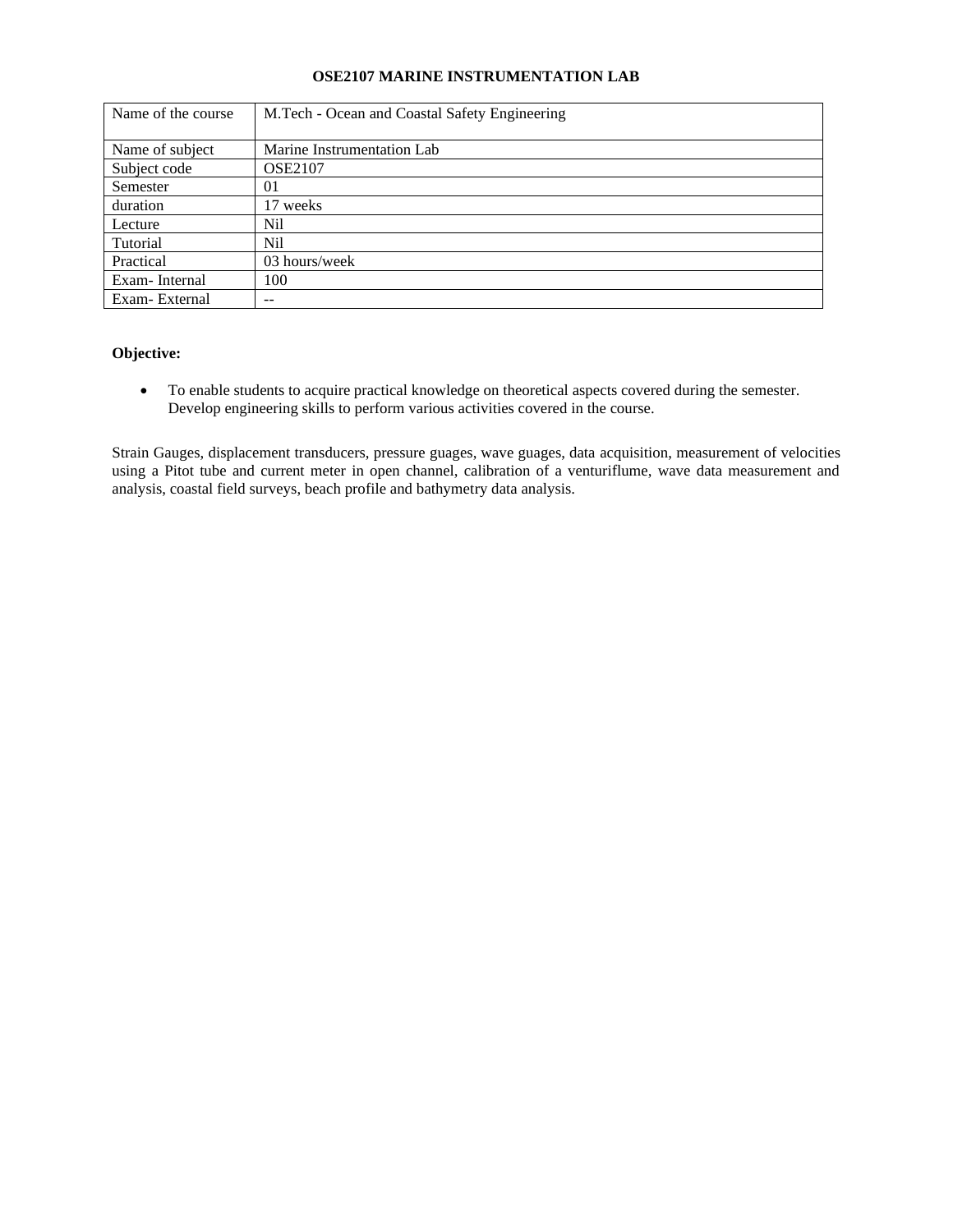# **SEMESTER II**

## **OSE2201 RESEARCH METHODOLOGY**

| Name of the course | M.Tech in Ocean and Coastal Safety Engineering |
|--------------------|------------------------------------------------|
| Name of subject    | Research Methodology                           |
| Subject code       | <b>OSE2201</b>                                 |
| Semester           | 02                                             |
| Duration           | 17 WEEKS                                       |
| Lecture            | 03 hours/week                                  |
| Tutorial           | 01 hour/week                                   |
| Practical          | Nil                                            |
| Exam-Internal      | 50                                             |
| Exam-External      | 50                                             |

## **COURSE OBJECTIVES:**

- Aware of the research process.
- Familiarize the tools and skills to investigate a research.
- Preparation of an effective report.
- Learn to focus on a research problem using scientific methods
- Learn basic instrumentation and data collection methods

### **UNIT I Introduction to Research Methodology**.

Types of research, research methods Vs methodology - stages of research process. Literature review – Problem definition

### **UNIT II Sampling Fundamentals**

Types of sampling: probability and non-probability sampling. Sampling theory, sampling distribution and sample size determination. Tools and techniques of data collection: Questionnaire and schedule for field surveys, interview, observation, simulation, experimental and case study methods. Collection, recording, editing, coding and scaling of data. Scale classification and types. Measurement of validity, reliability and practicality.

### **UNIT III Descriptive and Inferential Statistics**

Data analysis and interpretation –testing of hypothesis, testing of population mean, variance and proportion  $-Z$  test – t test – F test - chi square test.– standard error of the estimate. Testing goodness of fit. Brief introduction to non parametric tests, factor analysis, discriminant analysis and path analysis (description only).

### **UNIT IV Meaning of Interpretation and Inference**

Importance and care for interpreting results. Presentation of reports: structure and style. Parts of a research report. Guidelines for writing research papers and reports Ethics in research. Use of computers and internet in research.

## **UNIT V Writing Technical Reports and Thesis**

Importance of effective communication-Applications of results of research outcome-Professional ethics- Ethical issues-Copy right-Royalty-Intellectual property rights and patent law-Trade related aspects of Intellectual property rights-Plagiarism-citation & acknowledgement -Reproducibility and accountability.

## **REFERENCES:**

C. R. Kothari, Research Methodology, Methods and techniques (New Age International Publishers, New Delhi, 2004). R. Panneerselvam, Research Methodology (Prentice Hall of India, New Delhi, 2011). Ranjit Kumar, Research Methodology, A step by step approach (Pearson Publishers, New Delhi, 2005. K. N. Krishnaswami, Appa Iyer and M Mathirajan Management Research Methodology:, Pearson Education, Delhi, 2010 M N Borse, Sree Nivas Publications Hand Book of Research Methodology :, Jaipur, 2004 William G Zikmund Business Research Methods:, South – Western Ltd, 2003 P K Majumdar Research Methods in Social Science, Viva Books Pvt Ltd, New Delhi, 2005

Norman Blaikie Analysing Quantitative Data, SAGE Publications, London, 2003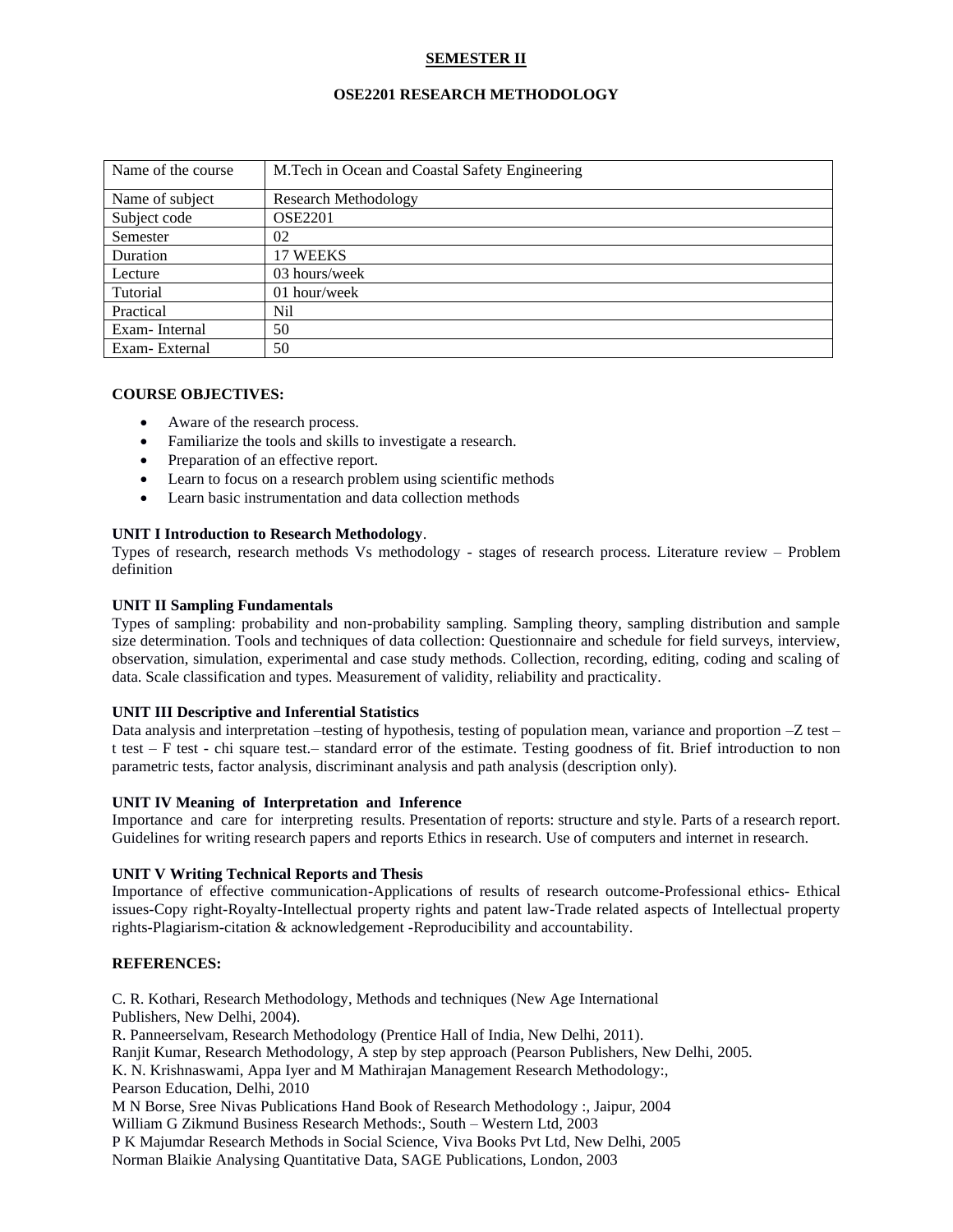## **OSE2202 HEALH, SAFTEY AND ENVIRONMENT MANAGEMENT**

| Name of the course | M.Tech in Ocean and Coastal Safety Engineering |
|--------------------|------------------------------------------------|
| Name of subject    | Healh, Saftey and Environment Management       |
| Subject code       | <b>OSE2202</b>                                 |
| Semester           | 02                                             |
| duration           | 17 weeks                                       |
| Lecture            | 03 hours/week                                  |
| Tutorial           | 01 hour/week                                   |
| Practical          | Nil                                            |
| Exam-Internal      | 50                                             |
| Exam-External      | 50                                             |

**Objective:**To educate students about how to reduce workplace hazards and to encourage the standard of safety health and environment, so as to aim 0% accident and 100% safety

### **UNIT I INTRODUCTION TO SAFETY ASPECTS**

Introduction to safety, health and environmental management – Basic terms and their definitions – Importance of safety – safety assurance and assessment – safety in design and operation – organizing for safety; Hazard classification and assessment – hazard evaluation and hazard control

## **UNIT II ENVIRONMENTAL ISSUES IN SAFETY**

Environmental issues and Management – atmospheric pollution – flaring and fugitive release – water pollution – drilling waste, produced water, oil spills, cooling water, processed water – soil waste – rock cutting, oil sludge, drilling soil waste, production waste – Environmental monitoring – environmental impact and decommissioning – environmental management

### **UNIT III SAFETY MODELLING AND DESIGN**

Accidents modeling – release modeling – fire and explosion modeling – toxic release and dispersion modeling – accident investigation and reporting – concepts of HAZOP and PHA

Safety measures in design and process operations – inerting, explosion, fire prevention, sprinkler systems

### **UNIT IV RISK ASSESSMENT AND MANAGEMENT**

Risk assessment and management – Risk picture – definition and characteristics – risk acceptance criteria – quantified risk assessment – hazard assessment – fatality risk assessment – Marine systems risk modeling – risk management principles and methods and concepts optimization for offshore petroleum industry

### **UNIT V CASE STUDIES**

Analysis of causes of accidents, safety measures and risk assessment based on case studies from offshore and petroleum industry.

### **REFERENCES**

Skelton, B. (1997). *Process safety analysis,* Gulf Publishing Company, Houston, 210pp.

Jan Erik Vinnem (2007). *Offshore Risk Assessment: Principles, Modeling and Applications of QRA studies.*Springer, 577pp.

TerjeAven and Jan Erik Vinnem.(2007). *Risk Management with applications from Offshore Petroleum Industry*.Springer, 200pp.

Jorg Schneider. (1997). *Introduction to Safety and Reliability of Structures.* Structural Engineering Documents Vol. International Association for Bridge and Structural Engineering (IABSE), 138pp.

Lees, F.P. (1996). *Loss Prevention in Process Industries: Hazard identification, Assessment and Control,* Vol. 1-3, Butterwort-Heinemann, Oxford, 1245pp.

Patin, Stanislav.(1999). *Environmental Impact of the Offshore Oil and Gas Industry.* Eco Monitor Publishing, USA, 425pp.

William J. Cairns (Ed), 1992. *North Sea Oil and the Environment: Development Oil and Gas Resources, Environmental Impacts and Responses*, International Council of Oil and the Environment.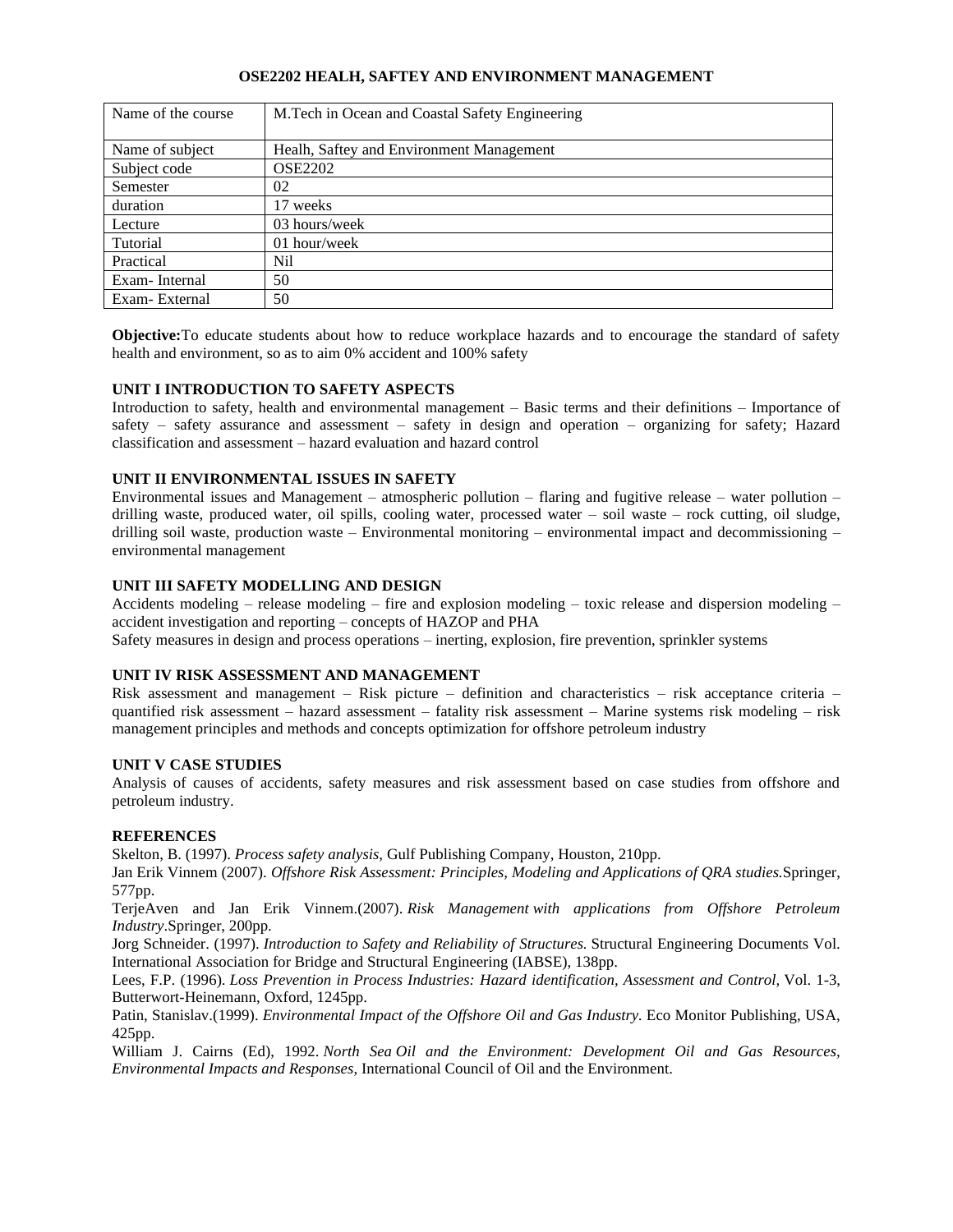### **OSE2203 MARITIME LAWS AND REGULATIONS**

| Name of the course | M.Tech in Ocean and Coastal Safety Engineering |
|--------------------|------------------------------------------------|
| Name of subject    | Maritime Laws and Regulations                  |
| Subject code       | <b>OSE2203</b>                                 |
| Semester           | 02                                             |
| Duration           | 17 weeks                                       |
| Lecture            | 03 hours/week                                  |
| Tutorial           | 01 hour/week                                   |
| Practical          | Nil                                            |
| Exam-Internal      | 50                                             |
| Exam-External      | 50                                             |

**Objective:**To give an insight to the students into various rules, regulations and guidelines related to ocean and coastal activities, statutory bodies, law application jurisdiction, types of pollution, laws and penalties.

## **UNIT I STATUTORY BODIES AND CONVENTIONS**

International Maritime Organization (IMO) – Organization and its Role. UNCLOS III, High Seas – its meaning, Freedom of the High Seas meaning, fishing on the High Seas. Piracy – its object and where it can be committed, Right of hot pursuit. International Humanitarian Law and the Geneva Conventions of 1949, the First Geneva Convention (for wounded and sick), the Second Geneva Convention (Maritime Convention), the Third Geneva Convention (Treatment of POWs), the Fourth Geneva Convention (Civilians), and the Geneva Convention Act, 1960 (CGO 12/89).

### **UNIT II MARITIME ZONES AND REGULATIONS**

The Maritime Zones. The Maritime Zones of India (Regulations of Fishing by Foreign Vessels) Act, 1981 and Rules framed there under (MZI Rules, 1982) The Territorial Waters, Continental Shelf, Exclusive Economic Zone and Other Maritime Zones Act, 1976.

### **UNIT III COAST GUARD CONTROLS ON COASTAL ACTIVITIES**

Coast Guard Law – Procedures relating to Summary Trial, Board of Inquiry, Recording of Evidence, and Abstract of Evidence, hearing of charge and disposal. Fisheries Regulations and Fishing rights, fishing gear Materials – classification of fishing gears, trawl net-classification of trawl gear, Bull trawl. Protected marine species.

### **UNIT IV MARINE POLLUTION PREVENTION ACTS**

The Environment (Protection) Act, 1986 – Definitions, General Powers of the Central Government, Prevention, Control and Abatement of Environmental Pollution, and Miscellaneous provisions. Maritime Conventions relating to maritime environment and prevention and control of marine pollution ratified by India. Offshore oil rigs and management of oil exploration. SPMs and oil/gas submarine pipeline.

### **UNIT V PENALTIES AND PROCEDURES**

The Water (Prevention and Control of Pollution) Act, 1974 – Definitions, Prevention and Control of Water Pollution (Chapter V), Penalties and Procedure (Chapter VII).The Merchant Shipping Act, 1958 – General Administration (Part III), Certificates of Officers (Part VI), Collisions, Accidents at sea and liability (Part X and XA). Prevention and containment of pollution of the sea by oil (Part XIA), Wreck and Salvage (Part XIII).

## **REFERENCES**:

D.W.Nixon, Marine and Coastal Law: Cases and Materials.,Praeger Publishers, 1994 Brown, J.R. Admirality Judges: Flotsam on the Sea of Maritime Law?., Wilson,D. and Sherwood, D., Oceans Governance and Maritime Strategy., Allen &Unwin, 2000 Juda.L, International Law and Ocean Use management.,Routledge 1996 Paleri., Integrated Maritime Security, Vij books India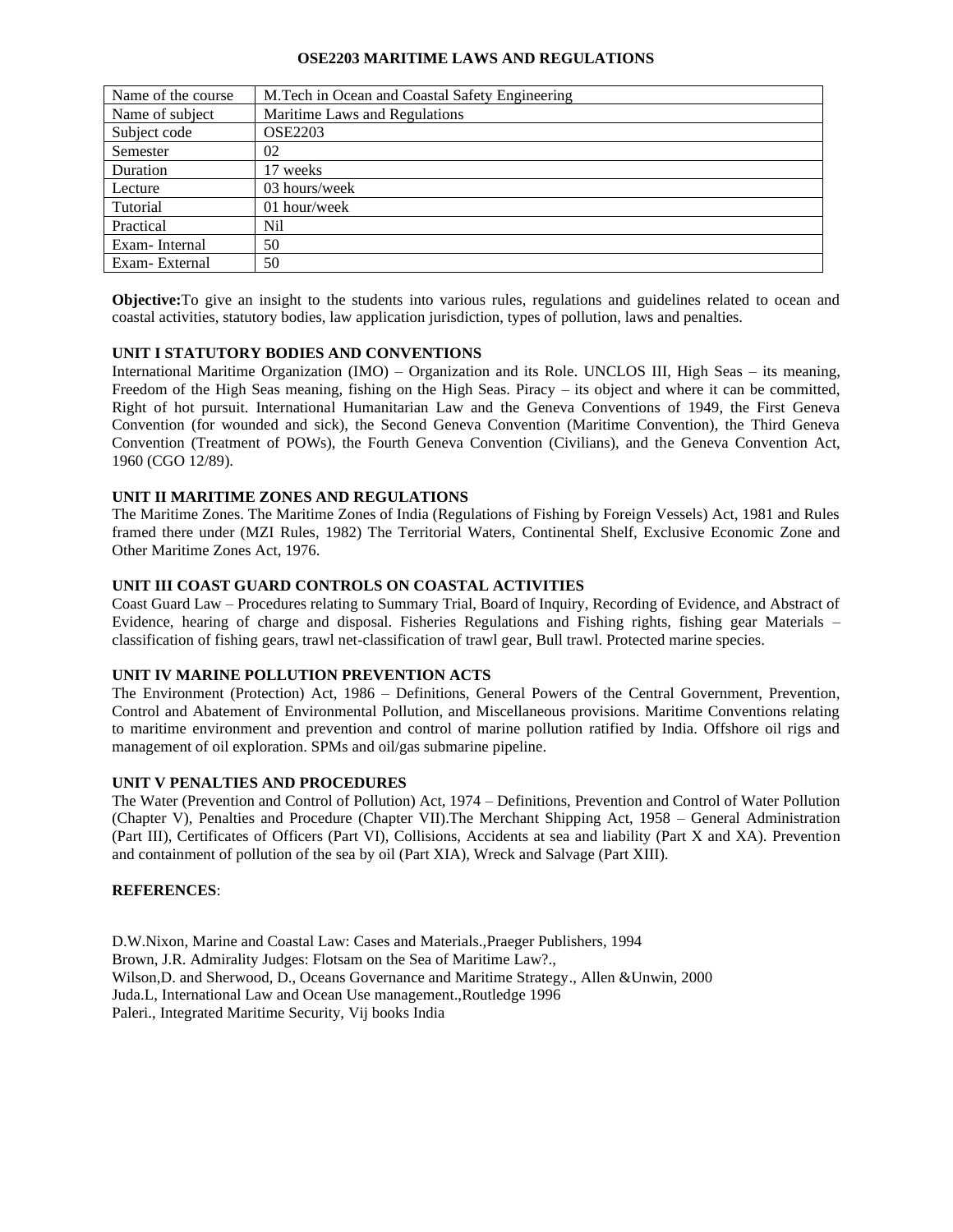### **OSE2204 COASTAL SURVEILLANCE AND RESCUE OPERATIONS**

| Name of the course | M.Tech in Ocean and Coastal Safety Engineering    |
|--------------------|---------------------------------------------------|
|                    |                                                   |
| Name of subject    | <b>Coastal Surveillance and Rescue Operations</b> |
| Subject code       | <b>OSE2204</b>                                    |
| Semester           | 02                                                |
| Duration           | 17 weeks                                          |
| Lecture            | 03 hours/week                                     |
| Tutorial           | $01$ hour/week                                    |
| Practical          | Nil                                               |
| Exam-Internal      | 50                                                |
| Exam-External      | 50                                                |

**Objective:** To make students aware of different surveillance, patrol, search and rescue operations carried out in coastal and ocean regions.

## **UNIT I**

Terminology & Definition. Scouting, Search and Patrol, Method of Search and Patrol, Tracking and Reconnaissance, Terms used in Scouting: Track spacing, Sweep width, Coverage factor. Factors affecting and Planning of Scouting Mission.Aim, Initiation of Scouting operations, Consideration in search design, Security of search, Economy in use of scouts, Accuracy of Navigation, Effectiveness of search.Area of Search.Entry probable area, Calculation of drift factor.

## **UNIT II**

Search and Patrol Types of Search: Rectangular search, expanding square search, intercepting search. Types of patrol: Fixed station patrol, Linear patrol, Cross over patrol. Principles of boarding operations, Conduct of antismuggling/poaching operations. Gradual use of force.

## **UNIT III**

Marine environment – Pollution response and pollution control. Concept for marine environment; Pollution response action; Coast Guard role; Legislation – NOS-DCP; National & International legislation including merchant shipping Act 1958; Environment protection Act; Indian port Act; Fund convention; MARPOL 73/78 annex-I; IOPC fund; Filing of claims. Coast Guard Pollution equipment – Pollution Response equipment with Coast Guard; Usage and operation

## **UNIT IV**

Search & Rescue – Objectives and benefits of SAR; Component of SAR.SAR Organization – Various international conventions; Role of Coast Guard for SAR; National SAR organization; National SAR plan; National SAR Communication system. SAR Operation

## **UNIT V**

Various maritime and aeronautical Distress; False alerts and their prevention; Sea-Air coordinated search Techniques; Planning and operations; Rescue planning and Operations; Rescue planning and operations; Mission orders.

## **REFERENCES**

Ince, A.N., Topuz,E. Panayirci, E. and Isik,C. Principles of Integrated Maritime Surveillance Sustems. Springer 1998.

Survival at sea, pub: Australian maritime safety authority "surveillance, Search and Rescue ", Conf. Proc. RINA, UK, 2003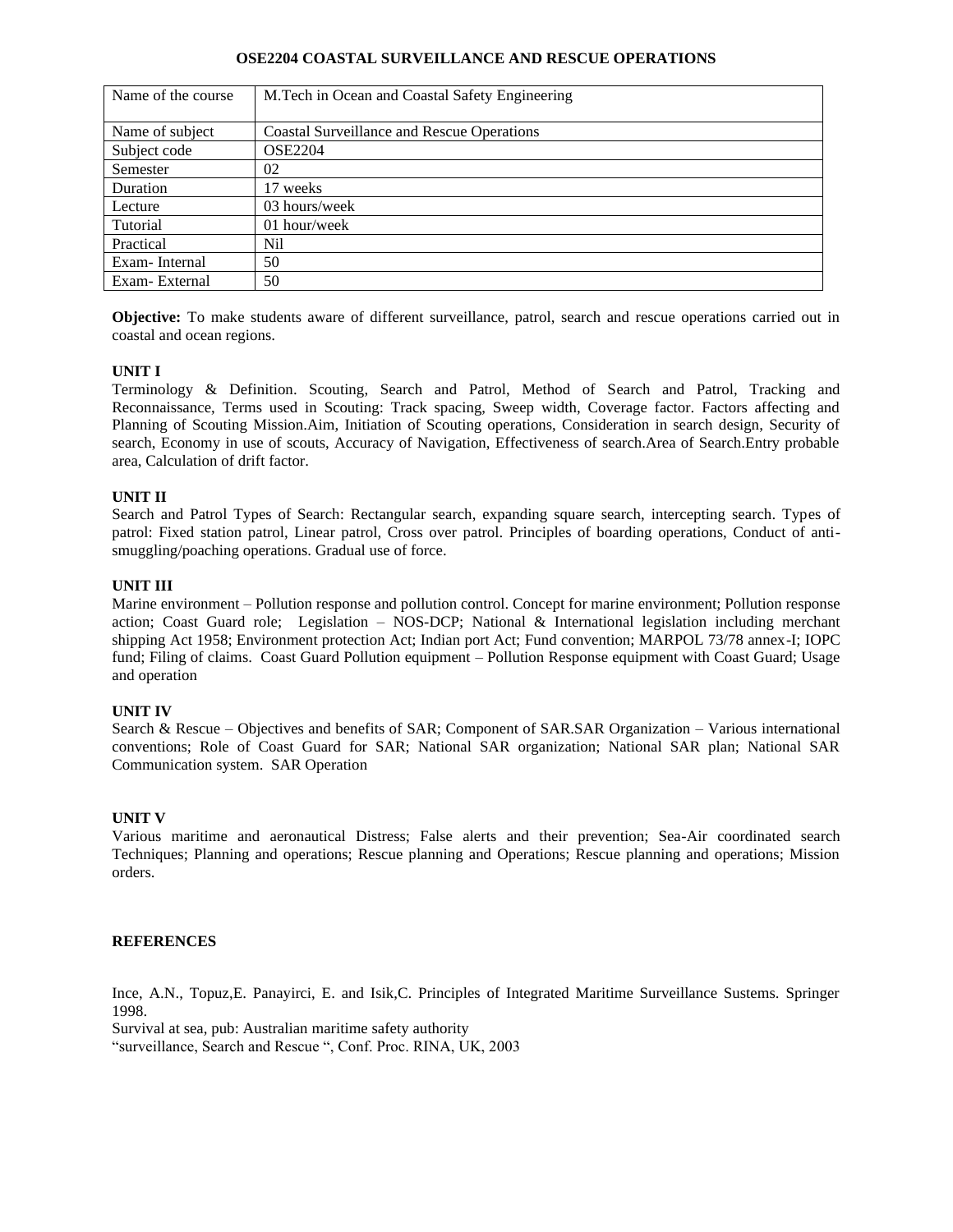### **OSE2205 COASTAL ENGINEERING LAB**

| Name of the course | M. Tech in Ocean and Coastal Safety Engineering |
|--------------------|-------------------------------------------------|
| Name of subject    | Coastal Engineering Lab                         |
| Subject code       | <b>OSE2205</b>                                  |
| Semester           | 02                                              |
| Duration           | 17 Weeks                                        |
| Lecture            | <b>NIL</b>                                      |
| Tutorial           | <b>NIL</b>                                      |
| Practical          | 04 hours/week                                   |
| Exam-Internal      | 100                                             |
| Exam-External      | $- -$                                           |

**Objective**:To enable students to acquire practical knowledge on coastal theoretical aspects covered during the semester. Develop engineering skills to perform various activities covered in that course.

### **CONTENTS**

Grain size distribution of sand , Specific Gravity of sand, Maximum and minimum density of Sand, Specific Gravity of Marine clay, Liquid limit and plastic limit of Marine clay, Consolidation test, Triaxial shear test, Direct shear test , Hydrometer Analysis, Calibration of Wave Flume, Determination of Wave Characteristics, Experiments on marine structures, Experiments on Breakwaters

Remote Sensing and GIS, Introduction to satellite Images. Geo-referencing, Digitization, terrain analysis, spatial analysis.Introduction to data management and numerical modeling using MIKE

#### **REFERENCES:**

Walt Boyce, "Instrumentation Reference Book" Butterworth Heinemann IIIrd edition, 2003

Srinvasan,D.(1989) Indegenous Instruments for Oceanographic measurements published by NIOT

WilliamJ.Emrey and Richard E. Thomson (2001) "Data Analysis methods in Physical Oceanography" second ed., Elsevier.

Akroyd - "Soil Testing"; Alam Singh - "Soil testing"; Head - "Soil testing Vol I & II"

A. T. Ippen, "Estuary and Coastline Hydrodynamics," McGraw-Hill Book Company, Inc., New York, 1966.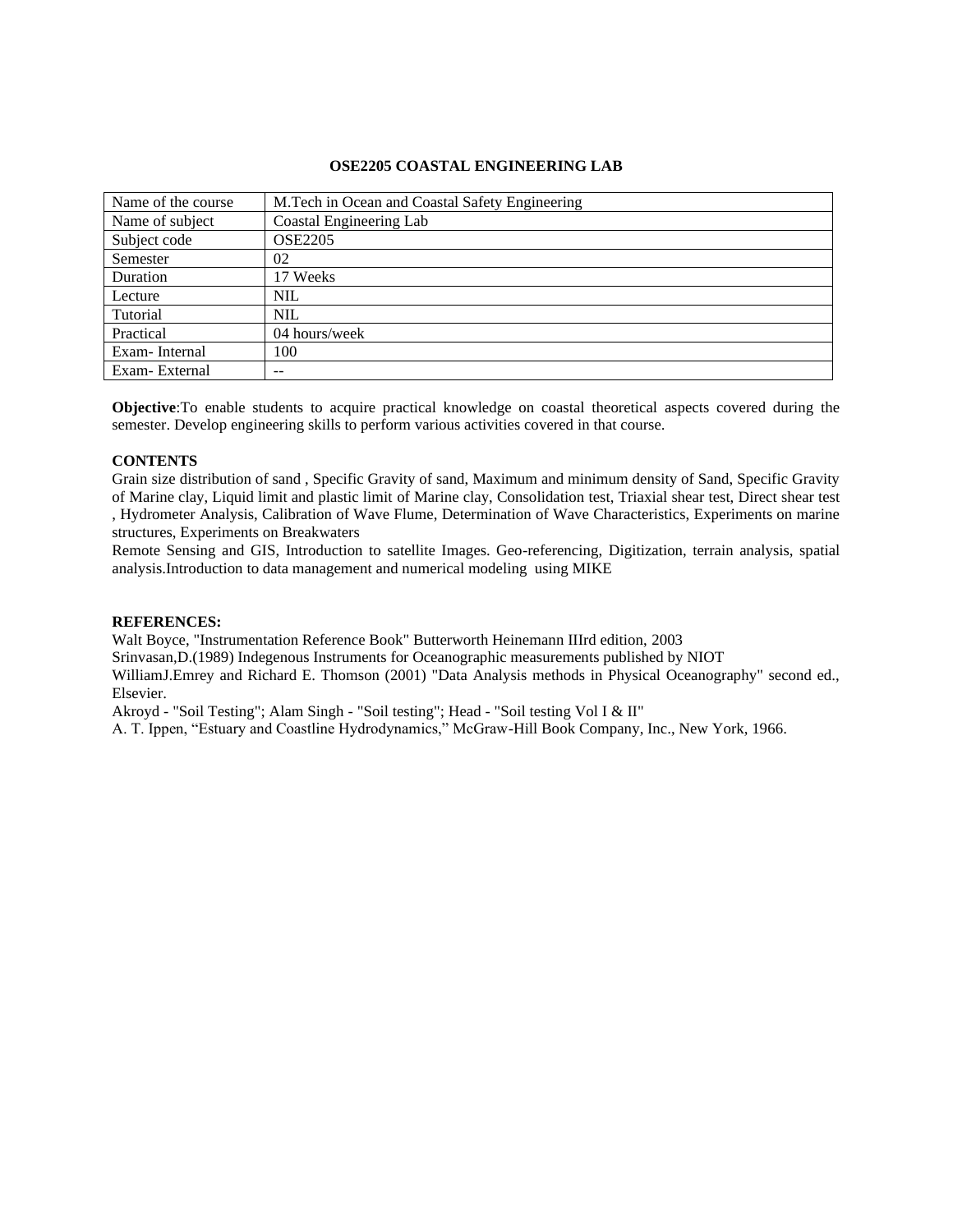### **SEMESTER III**

### **OSE2301 PROJECT PHASE I**

| Name of the course | M.Tech in Ocean and Coastal Safety Engineering |
|--------------------|------------------------------------------------|
|                    |                                                |
| Name of subject    | PROJECT PHASE I                                |
| Subject code       | <b>OSE2301</b>                                 |
| Semester           | 03                                             |
| Duration           | 17 weeks                                       |
| Lecture            | Nil                                            |
| Tutorial           | Nil                                            |
| Practical          | 03 hours/week                                  |
| Exam-Internal      | 100                                            |
| Exam-External      | ---                                            |

**Objective:** To get students a hands on experience in practical design problems in any of coastal/harbor engineering aspects. The same project can be developed further into a full-fledged final semester M.Tech course project.

### **OSE 2302 INDUSTRIAL TRAINING**

| Name of the course | M. Tech in Ocean and Coastal Safety Engineering |
|--------------------|-------------------------------------------------|
| Name of subject    | <b>Industrial Training</b>                      |
| Subject code       | <b>OSE2302</b>                                  |
| Semester           | During vacation period – summer/winter          |
| Duration           | 2 weeks (10 working days)                       |
| Lecture            | Nil                                             |
| Tutorial           | Nil                                             |
| Practical          | 06 hours/day                                    |
| Exam-Internal      | 100                                             |
| Exam-External      | ---                                             |

**Objective:** To have the students an exposure in port and harbour activities, ship and cargo handling, coastal protection methods, etc.

## **OSE2303 SEMINAR**

| Name of the course | M.Tech in Ocean and Coastal Safety Engineering |
|--------------------|------------------------------------------------|
| Name of subject    | Seminar                                        |
| Subject code       | <b>OSE2303</b>                                 |
| Semester           | 03                                             |
| Duration           | 17 weeks                                       |
| Lecture            | Nil                                            |
| Tutorial           | Nil                                            |
| Practical          | 03 hours/week                                  |
| Exam-Internal      | 100                                            |
| Exam-External      | --                                             |

**Objective:** To have the students an exposure in port and harbour activities, ship and cargo handling, coastal protection methods, etc.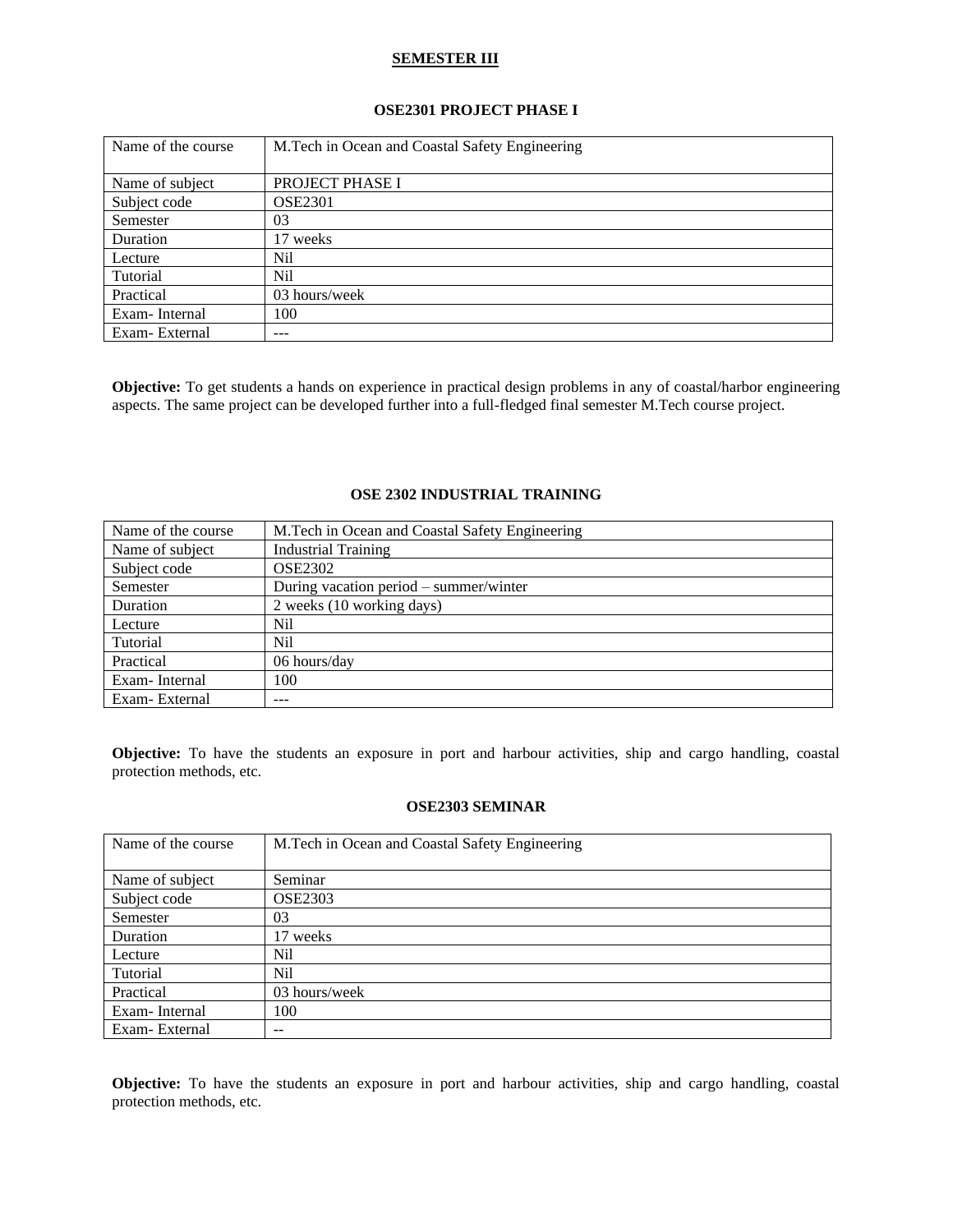## **SEMESTER IV**

# **CHE2401 PROJECT PHASE II**

| Name of the course | M. Tech in Ocean and Coastal Safety Engineering |
|--------------------|-------------------------------------------------|
| Name of subject    | PROJECT PHASE II                                |
| Subject code       | <b>CHE2401</b>                                  |
| Semester           | 04                                              |
| duration           | 17 weeks                                        |
| Lecture            | Nil                                             |
| Tutorial           | Nil                                             |
| Practical          | 24 hours/week                                   |
| Exam-Internal      | 70                                              |
| Exam-External      | 30                                              |

**Objective:**To give the students an opportUNITy to apply the knowledge which he/she acquired over the past three semesters in the programme to some design and analysis problems in the area of coastal/harbor engineering. These projects can be carried out in related industry and/or R&D organisations, which would help the student in job placement also. The students should always have a guide in the university, in addition to the guide at the place where the project is carried out.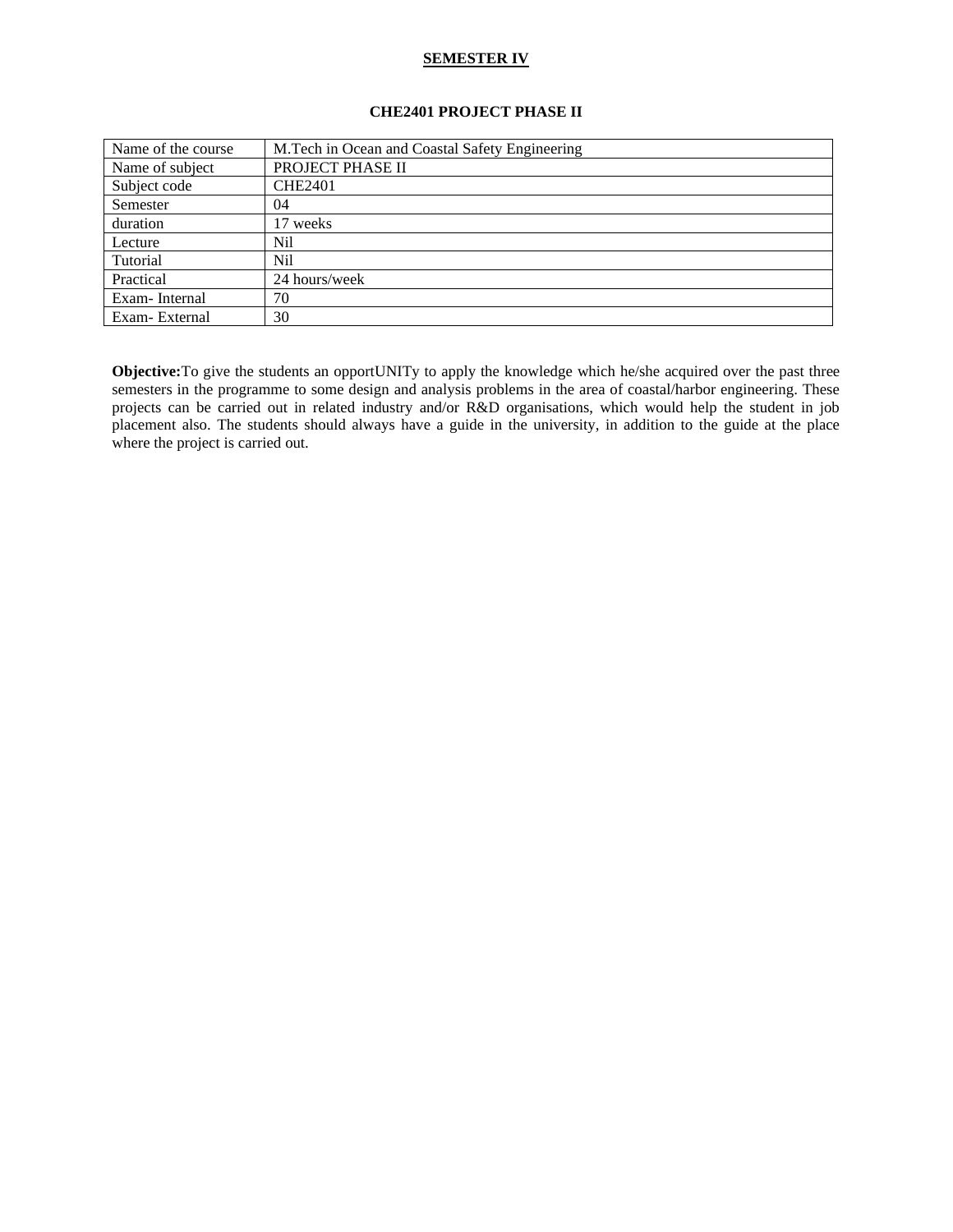# **ELECTIVES SEMESTER II**

### **OSE2206 PORT PLANNING AND MANAGEMENT**

| Name of the course | M.Tech in Ocean and Coastal Safety Engineering |
|--------------------|------------------------------------------------|
| Name of subject    | Port Planning and Management                   |
| Subject code       | <b>OSE2206</b>                                 |
|                    |                                                |
| Semester           | 02                                             |
| duration           | 17 weeks                                       |
| Lecture            | 03 hours/week                                  |
| Tutorial           | 01 hour/week                                   |
| Practical          | Nil                                            |
| Exam-Internal      | 50                                             |
| Exam-External      | 50                                             |

Objective: To provide a detailed analyses on planning and operating conditions for port. It introduce the students to the principles and practices of port operations and also provides with a comprehensive knowledge of the nature of port, its development and management. It also introduces students to the roles and functions of ports in the economic and transport infrastructure of a territory.

### **UNIT I PORT LAYOUT AND DESIGN ASPECTS**

Seaport layout with regards to (1) wave action (2) siltation (3) navigability, berthing facilities. Design of Port Infrastructures: Design of port infrastructures with regards to (1) cargo handling (2) cargo storage (3) integrated transport of goods, planning multipurpose port terminals.

### **UNIT II ENVIRONMENTAL ASPECTS**

Allowable wave conditions for cargo handling, wave conditions for human safety on quays and breakwaters, forecasting / hind casting of wave and current conditions for port operations, navigability, hazard scenarios; VTMS and management of computerized container terminal, safety & environment (handling of fire, oil spill, rescue, etc.).

### **UNIT III WATERWAYS**

Maintenance of waterways, construction of environmentally engineered banks, dredging and disposal processing and storing of polluted dredged materials, development of river information services.

## **UNIT IV PORT INFRASTRUCTURE**

Planning, construction, expansion and renovation of port and Inland Port Infrastructure. Global trade and port restructuring/reforms, impact of possible climate change scenarios, sustainable development strategies for cities and ports.

### **UNIT V**

Safety regulations and procedure, Formal safety assessments inports,HAZAMT and the handling of dangerous goods, Accident reporting and investigation,Occupational safety and health

### **REFERENCES:**

Muir Wood, A.M., and Fleming.C.A.,"Coastal Hydraulics Sea and Inland Port Structures", 1 st Edition, Hallstead Press, 2002.

Ozha&Ozha, "Dock and Harbour Engineering", 1 st Edition, Charotar Books, Anand., 1990.

S.Seetharaman, "Construction Engineering and Management", 4 thEdition ,Umesh publications, New Delhi, 1999. Richand L. Silister, "Coastal Engineering Volume I & II, Elsevier Publishers, 2000. 3. PeraBrunn, "Port Engineering", 1 st Edition, Gulf Publishing Company, 2001 \*\*\*\*\*\* 39 GVPCE(A) M.Tech. Infrastructure Engineering and Management 2014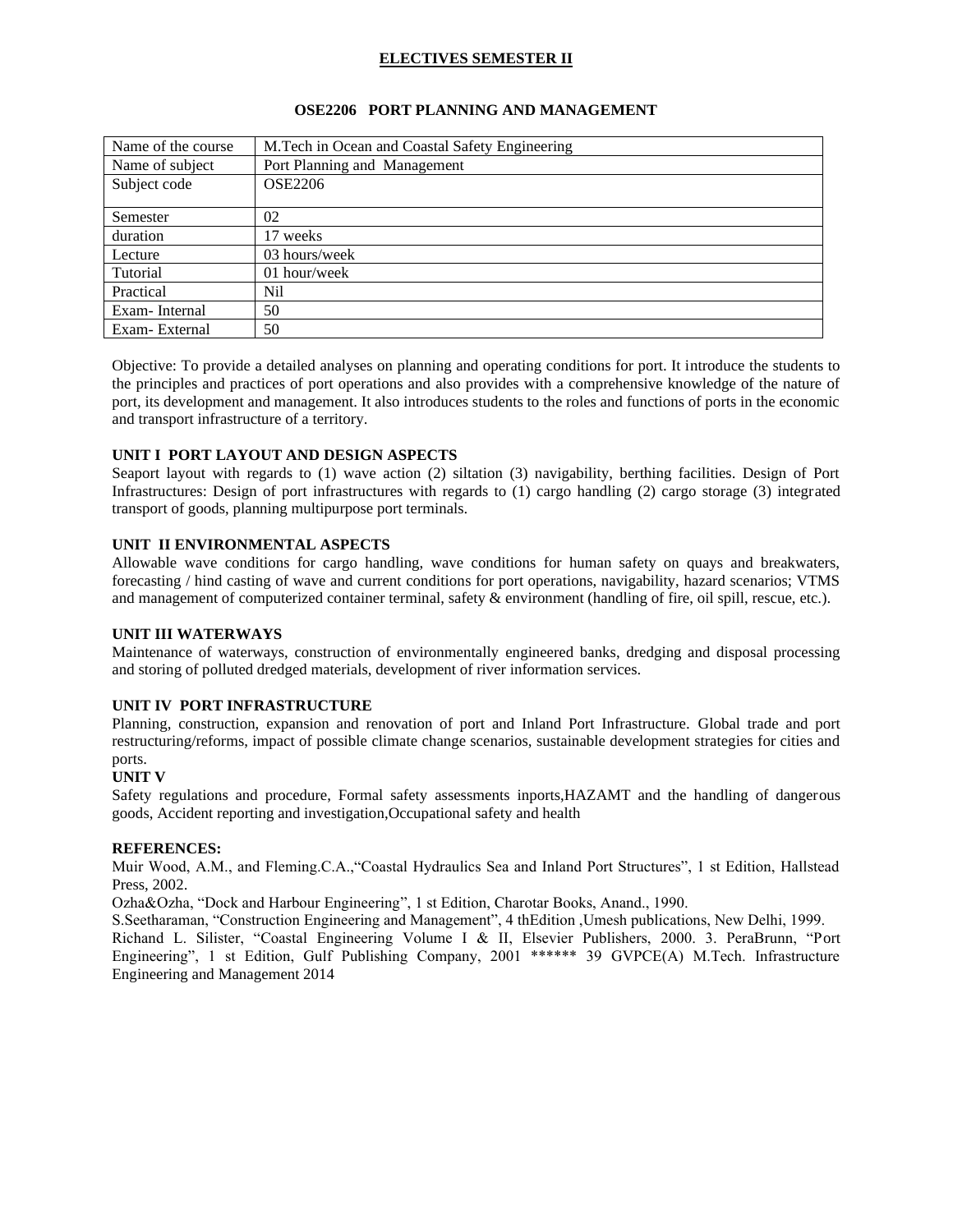### **OSE2207 MINING AND DREDGING**

| Name of the course | M.Tech in Ocean and Coastal Safety Engineering |
|--------------------|------------------------------------------------|
| Name of subject    | Mining and Dredging                            |
| Subject code       | <b>OSE2207</b>                                 |
| Semester           | 02                                             |
| duration           | 17 weeks                                       |
| Lecture            | 03 hours/week                                  |
| Tutorial           | 01 hour/week                                   |
| Practical          | Nil                                            |
| Exam-Internal      | 50                                             |
| Exam-External      | 50                                             |

**Objective:** To provide the students the knowledge of mining & dredging techniques in marine engineering.

## **UNIT I MINING METHODS**

Introduction to mining, stages of mining, surface and underground mine development and mining methods. Design criteria for surface mines including scheduling, materials handling, waste dump and pit dewatering.

### **UNIT II MINE VALUATION AND MINERAL RESOURCE ESTIMATION**

Aspects of geological conditions and geological control that relate to mineral resource estimates.Mineral resource estimation using conventional and geostatistical techniques.Mine valuation andpreliminary feasibility studies.

### **UNIT III SEABED MINING**

Nature of deep sea bed resources - technical requirements of deep Ocean Mining - Deep sea mining systems hydraulic and pneumatic life devices.

## **UNIT IV TYPES OF DREDGERS**

Purpose and development of dredging,types of dredging, dredgers and their classification; Mechanical dredgers – Bucket dredger, Grab dredger, dipper dredger, rock breaker, back hoe dredger; Hydraulic dredgers: Plain suction dredger, cutter suction dredger, wheel dredger, trailer suction dredger; Pneumatic dredger,.

### **UNIT V DREDGING METHODS AND MATERIAL DISPOSAL**

Special dredger equipments, underwater drilling and blasting. Improving the efficiency of surface blasting; Dredging methods - dredge pumps (centrifugal and Jet) - their characteristics and selection; Disposal of dredged materialspipeline transport of solids - characteristics of solid - water slurry flor in pipelines.

### **REFERENCES:**

Howard, L.Hartman, Introductory Mining Engineering, Pub: John Willey & Sons Bray R N, Bates A D,and Land J M. Dredging – A hand book for Engineers, Arnold London. 1997. Copper Practical Dredging. Cormick, Vol. I & II, Dock and Harbour Engineering.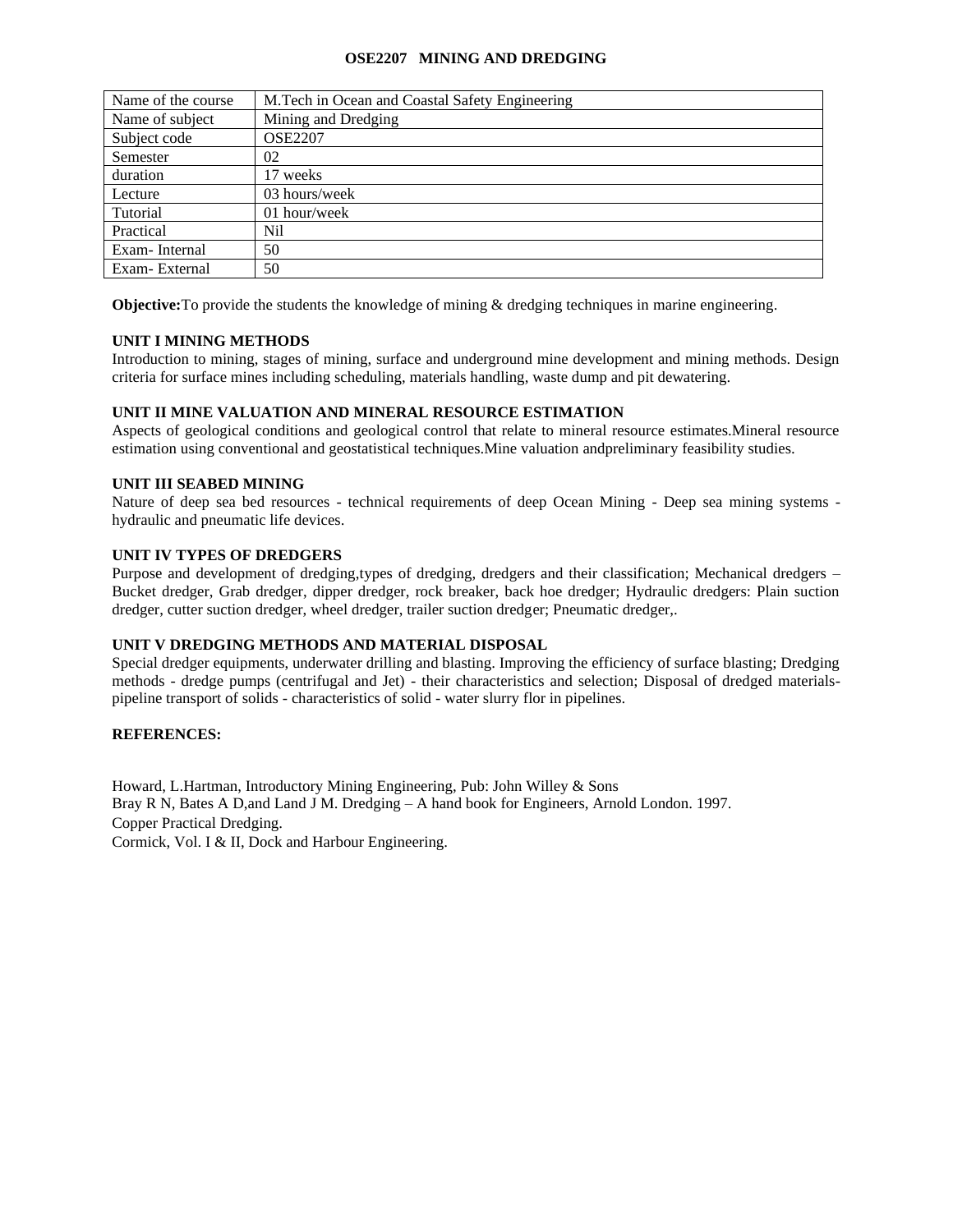#### **OSE2208 COASTAL ENGINEERING AND DESIGN**

| Name of the course | M. Tech in Coastal and Harbour Engineering |
|--------------------|--------------------------------------------|
| Name of subject    | Coastal Engineering and Design             |
| Subject code       | <b>OSE2208</b>                             |
| Semester           | 02                                         |
| duration           | 17 weeks                                   |
| Lecture            | 03 hours/week                              |
| Tutorial           | 01 hour/week                               |
| Practical          | Nil                                        |
| Exam-Internal      | 50                                         |
| Exam-External      | 50                                         |

**Objective:**To provide the students the knowledge of wave transformation, sediment transport, coastal protection methods and coastal structure design.

### **UNIT I**

Waves in shallow waters – Shoaling, refraction, diffraction and breaking– Interaction currents and waves- near shore currents-wave run-up and overtopping

### **UNIT II**

Coastal sediment characteristics- Initiation of sediment motion under waves- Radiation stress-wave set-up and wave set- down- mechanics of coastal sediment transport –Limits for littoral drift – Suspended and Bed Load – alongshore sediment transport rate – Distribution of alongshore currents and Sediment transport rates in Surf zone

### **UNIT III**

Physical modeling in Coastal Engineering - Onshore offshore sediment transport – Stability of tidal inlets- Coastal features – Beach Features – Beach cycles– Beach Stability – Beach profiles -Coastal erosion, Planning and methods of coast protection works – Design of shore defense structures

### **UNIT IV**

Non-breaking and breaking wave forces on coastal structures -Breakwaters-Classification, Design and application in coastal protection and harbor planning- Case studies on coastal erosion and protection-Generation, propagation and effect of tsunami.

### **UNIT V**

Types of environmental loads- structural action of ocean structures- planning guidelines and design principlesregulations and codes of practice- foundation of ocean structures- sea bed anchors- dredging methods and equipments.

### **REFERENCES:**

Horikawa,K., Coastal Engineering, University of Tokyo press, 1978

Sorenson, R.M., Basic Coastal Engineering, A Wiley-Interscience Publication, New York, 1978

Kamphius,J.W. Introduction to coastal Engineering and Management, Advances on Ocean Engineering-Volume 16, World Scientific,2010

Reeve,D., Chadwick, A. and Fleming, C. Coastal Engineering-Processes, theory and design practice, Spon Press, Taylor & Francis Group, London & Paris,2018

Silvester,R. and Hsu,J.R.C. Coastal Stabilisation, Advances on Ocean Engineering-Volume 14, World Scientific, 1997.

Coastal Engineering Manual, U.S.Army Corps of Engineers, Washington, DC 20314-1000, Vol. 1 to 3, July 2003.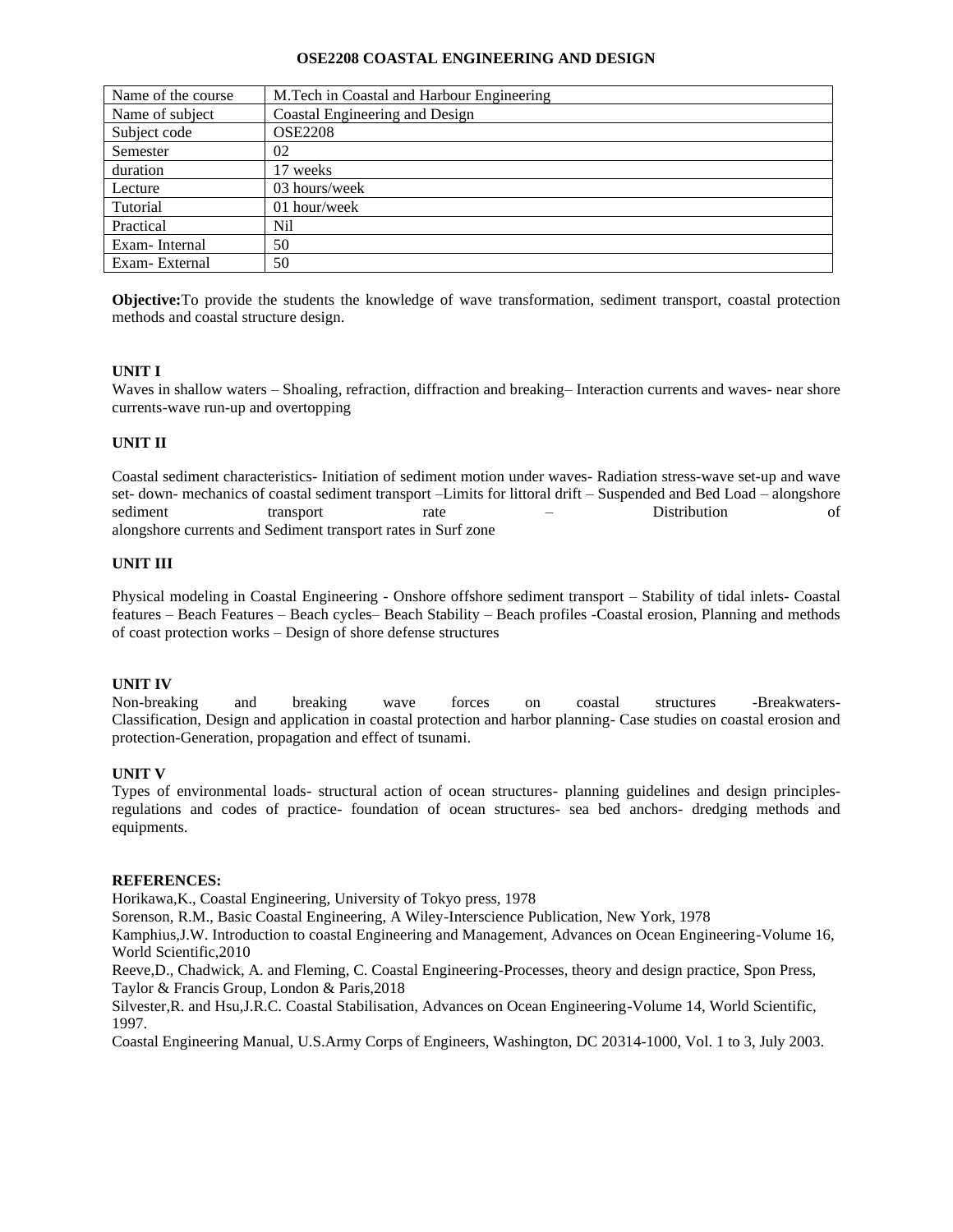### **OSE2209 OCEAN STRUCTURES**

| Name of the course | M.Tech in Ocean and Coastal Safety Engineering |
|--------------------|------------------------------------------------|
| Name of subject    | Ocean Structures                               |
| Subject code       | <b>OSE2209</b>                                 |
| Semester           | 02                                             |
| Duration           | 17 weeks                                       |
| Lecture            | 03 hours/week                                  |
| Tutorial           | 01 hour/week                                   |
| Practical          | Nil                                            |
| Exam-Internal      | 50                                             |
| Exam-External      | 50                                             |

**Objective:**To provide the students the knowledge of ocean resources, regulation and codes &different materials used for marine applications.

# **UNIT I**

Brief introduction of ocean and its resources and uses– near shore structures. Different types of ocean structures and systems (fixed, floating, semi-submersibles, submersibles, pipelines, etc.,) for exploitation of oil and gas, minerals and energy of planning, design and construction.

## **UNIT-II**

Regulation and codes of practices - The environment and environmental forces - structural analysis - Foundation and seabed anchors - Towing, launching and installation.

## **UNIT-III**

Different materials for marine applications: Metals, concrete and other materials for marine environment - Principles of corrosion, properties and selection of materials, welding of materials and metals for marine use. Non-destructive protection of materials

## **UNIT IV**

Inspection and testing of marine structures- methods and equipments- non-destructive techniques.Repair and rehabilitation of marine structures.structural health monitoring of marine structures.

## **UNIT V**

Introduction to stochastic dynamics of ocean structures- Stationary process- stochasticprocess- Random environmental processes-Response spectrum- Narrow band processreturn period- fatigue prediction-

### **References:**

Ben C.Gerwick, Jr., Construction of Marine and Offshore Structures, CRC Press, New York Reddy, D.V.andArockiasamy, M., Editors, Offshore Structures, Vol.I and II, Krieger Publishing Company, Florida, 1991

PerBruun, Port Engineering, Volume I and II, Gulf Publishing Company, 1989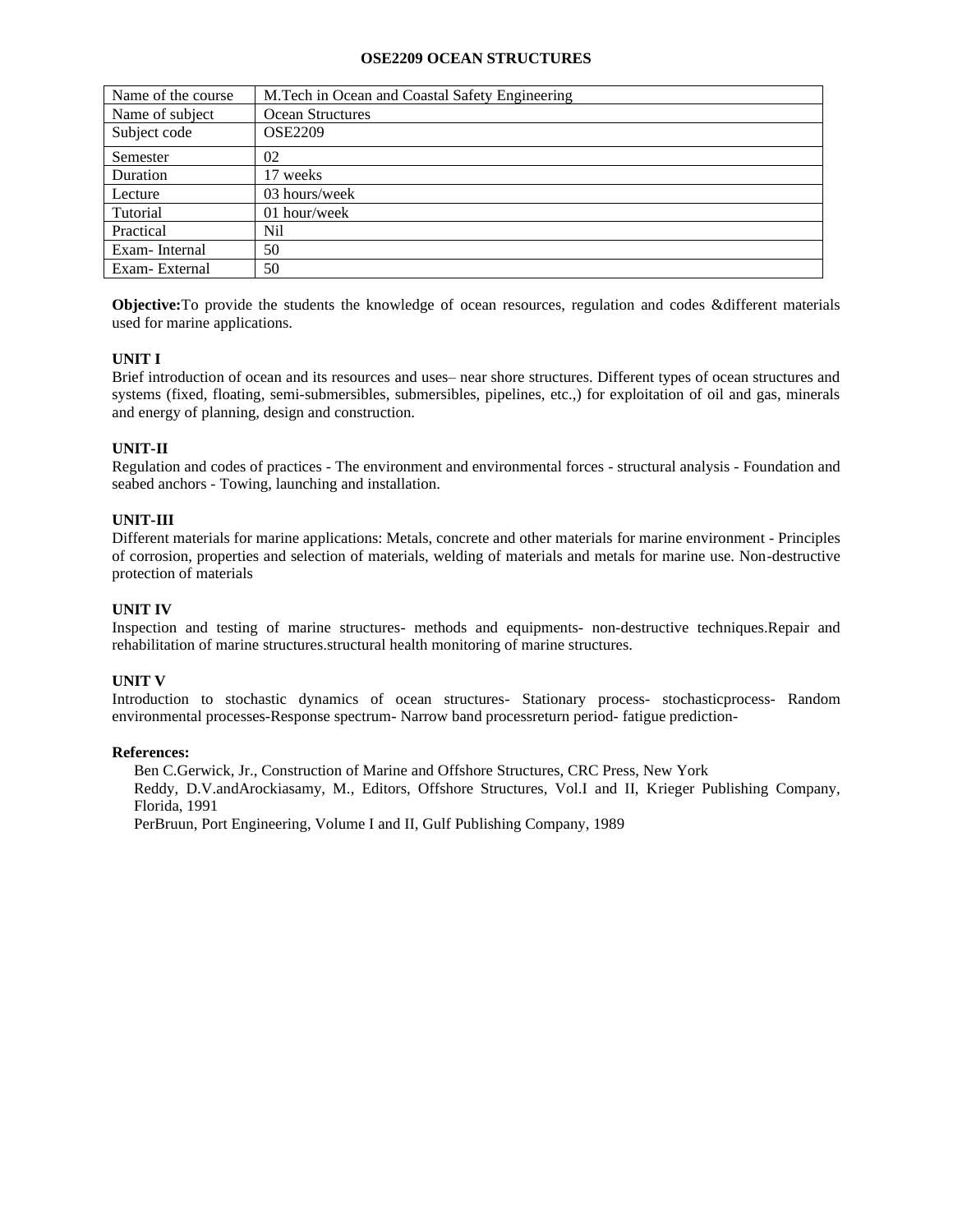### **OSE2210 MARINE ELECTRICAL AND ELECTRONIC ENGINEERING**

| Name of the course | M. Tech in Ocean and Coastal Safety Engineering |
|--------------------|-------------------------------------------------|
| Name of subject    | Marine Electrical and Electronic Engineering    |
| Subject code       | <b>OSE2210</b>                                  |
| Semester           | 02                                              |
| Duration           | 17 weeks                                        |
| Lecture            | 03 hours/week                                   |
| Tutorial           | 01 hour/week                                    |
| Practical          | Nil                                             |
| Exam-Internal      | 50                                              |
| Exam-External      | 50                                              |

**Objective:**To provide the students the knowledge of marine electrical & electronic equipments and also the communication systems used in marine field.

### **UNIT-I : Introduction**

What is Electricity? Electrical Symbols, Electric shock and safe working practices, Voltage, Current, Resistance, Power, Energy, TorqueOhm's Law and its applications, Series and Parallel circuits, Numerical examples, Kirchhoff's Current and Voltage Law & its applications, Numerical Examples. Direct Current, Alternating Current, AC Single phase, three phase and multi phase system, Wye and Delta Connections, Power factor, Reactance & Resonance.DC Systems: Cells and Batteries, Different types of Marine batteries, charging systems for batteries, DC Distribution system on-board a vessel.DC Generation – DC Generators, AC-DC and DC-DC Converters, Alternative methods of DC Generation on-board vessels using Solar Photo-voltaic systems.

### **UNIT II: AC Fundamentals and Machines**

Electromagnetic Induction, Faraday's laws of Electromagnetic induction, Lenz's law, Self inductance and mutual inductance, Fleming's Right & Left hand rules.Transformers- Parts and types of transformers, transformer ratio, Losses and efficiency of a transformer  $-$  AC Three phase Induction Motors  $-$  types and uses, AC Single phase Induction Motors – types and uses. Selection of motor for different on board applications, Starting methods- DOL, Star-Delta and VFD starter working and connections.AC Generation and Distribution System: Single phase and three phase AC generation system, three phase synchronous generators – parts, working. Automatic voltage regulator (AVR) - requirement and function Synchronisation of AC Generators- requirements, essential conditions, methods of synchronisation, Auto-synchroniser and Check synchronisation relay Ship's Main, Auxiliary and Emergency power distribution systems, Protection and annunciation systems- relays, circuit breakers, Fuses, MCB, MCCB, ELCB, etc.

### **UNIT III: Basic Electronics**

Semiconductor materials, P-type and N-type crystals, Diodes & its types, Transistors & its types, FET, JFET, MOSFET, IGBT, Thyristors, ICs, OP-Amp circuits .Rectifiers:Half wave, Full wave and bridge rectifiers, Transistor as Amplifier & Oscillator, Modulators and Demodulators, Electronic Components – Passive and active components – Resistors, Capacitors, Inductors and its applications. Digital Electronics: Binary number system, Logic gates, Half & Full adder circuits, Parity Generator & checker, Multiplexer & De-multiplexer, Flip-Flops, Registers and counters.

### **UNIT IV: Marine Electronic Equipments**

Principle and working of all Electronic Equipments used on board ship and its operation Navigational equipments: Radar, Global positioning system (GPS) Automatic Identification System (AIS)Communication equipment : MF, HF & VHF equipments, INMARSAT system.

### **UNIT V**

Fish finding equipments:Echo Sounder/Fish finder, Net sounder,SONAR Emergency Equipments& GMDSS: Emergency Position Indicating Radio Beacon (EPIRB), Search And Rescue Radar Transponder (SART), Global Maritime, Distress & Safety System.

### **References:-**

Electrical Technology Vol. I & II, B.L.Theraja& A.K. Theraja, S.Chand Electronic Communication, Robert L.Shrader, McGraw-Hill Fundamentals of Digital Electronics and Microprocessors, Anokh Singh &A.K.Chhabra, S.Chand Marine Electronic equipments, C.D Joshy, CIFNETMarine Electrical Technology, Elstan.A.Fernandez,Shroff Publishers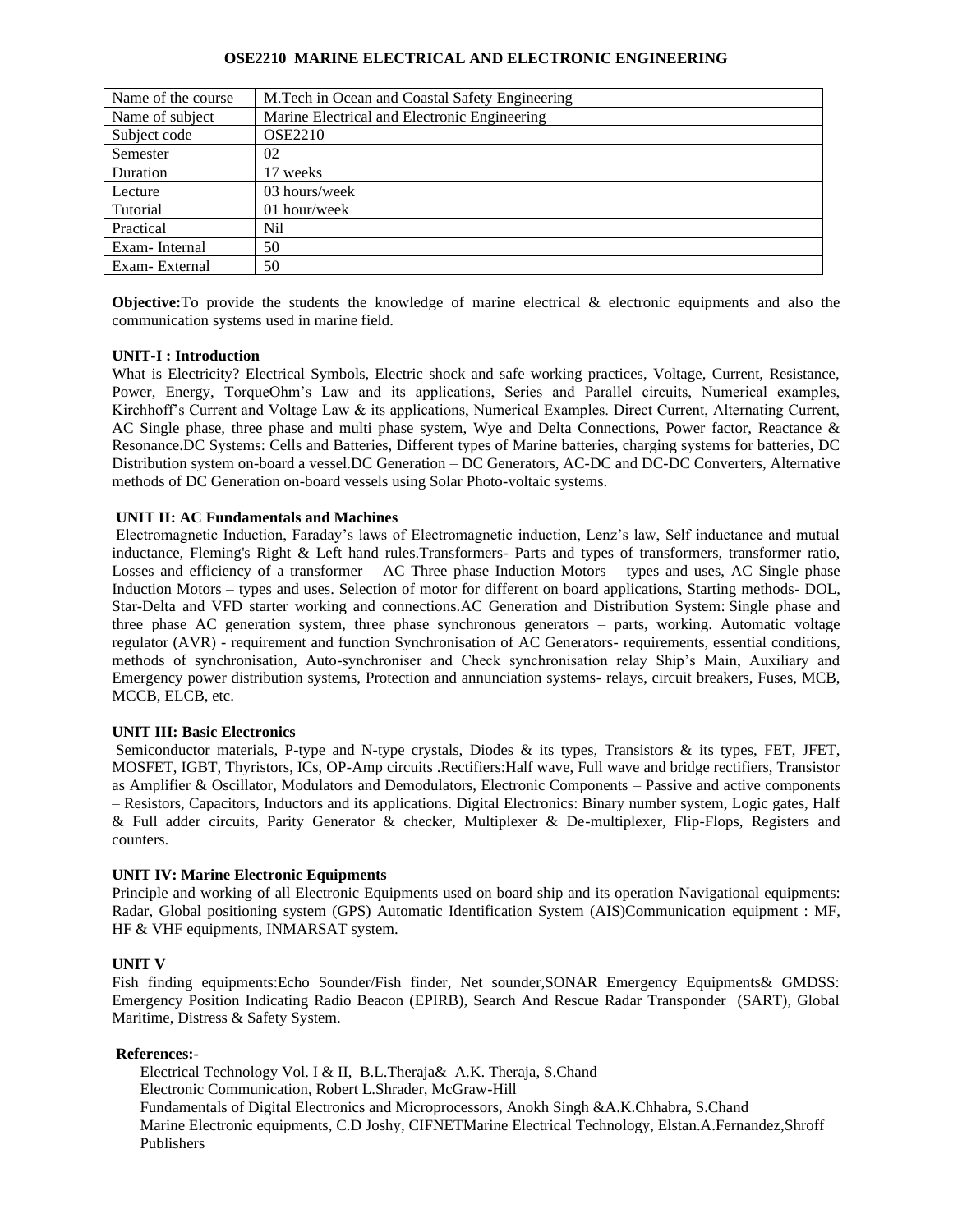#### **OSE2211 Marine Corrosion and Prevention**

| Name of the course | M. Tech in Ocean and Coastal Safety Engineering |
|--------------------|-------------------------------------------------|
| Name of subject    | Marine Corrosion and Prevention                 |
| Subject code       | <b>OSE2211</b>                                  |
| Semester           | 02                                              |
| Duration           | 17 weeks                                        |
| Lecture            | 03 hours/week                                   |
| Tutorial           | 01 hour/week                                    |
| Practical          | Nil                                             |
| Exam-Internal      | 50                                              |
| Exam-External      | 50                                              |

Objective: On completion of the course the students are expected to have the knowledge on the Causes of corrosion.• Method of prevention during operation and during construction• Anti-corrosive paints• Corrosion in boilers and IC engines

## **UNIT I INTRODUCTION**

Cathodic Protection – Sacrificial anodes protection – Impressed current system protection – Bimetallic corrosion – Design faults causing corrosion – corrosion of metals in sea water, metallic corrosion.

### **UNIT II HULL PLATE PREPARATION**

Plate preparation during building and repair periods -Atmospheric corrosion Mill scale – flame cleaning – Acid Pickling – Blast cleaning – causes of paint failure – shipboard preparations for painting – power wire brushing – power discing – air hammer – high pressure water blasting – sand blasting shot blasting.

## **UNIT III MODERN PAINT TYPES**

Basic composition of paint Albyd – bitumen or pitch – chlorinated rubber – coal tar epoxy – Epoxy – oleo resinous – phenolic – polyurethane – primers – vinyl – self polishing copolymers – shipboard paint systems – underwater AF paints – boot top anti corrosive paints – super structure paints.

### **UNIT IV CORROSION IN BOILER**

Atoms & Ions, Ph value electrochemical corrosion, Direct chemical attack – Electro chemical attack – reason – remedial measures. Effect of salts & Grease in feed water.Effect of corrosion while boiler not in service – preservation to avoid corrosion. CORROSION IN MARINE DIESEL ENGINES: Corrosive wear of cylinder liners – Reasons and remedies – corrosion of Main Engine Jacket cooling spaces – Reasons and remedies – corrosion in bearings.

### **UNIT V CORROSION AND ITS PREVENTION**

Mechanism of corrosion – Chemical corrosion – Electro chemical corrosion – Anomic &cathodic protection – forms of metallic coatings – anodizing – phosphating.

### **REFERENCES**

Lavery, H.I.,"Shipboard operations" Institute of Marine Engineers Publication

Schweitzer, " Fundamentals of Corrosion",1st Ed. Taylor & Francis, Indian Reprint 20129 (Yesdee Publishing Pvt. Ltd.)

M.E.P., "Corrosion For Marine & Offshore Engineers ", Marine Engineering Practice, Vol.02,Part 11, IMarEST, London

Francis Laurence LaQue , " Marine corrosion: causes and prevention", 1st Ed., Wiley, 1975

Claire Hellio, Diego M. Yebra, PinturasHempel S.A., "Advances in Marine Antifouling Coatings and Technologies", Woodhead Publishing, 2009 REFERENCES: 1. Pierre R. Roberge, "Corrosion Engineering Principles and Practice", 1st Ed.,McGraw-Hill, 2008 2. Zaki Ahmad, "Principles of Corrosion Engineering and Corrosion Control",1st Ed. Elsevier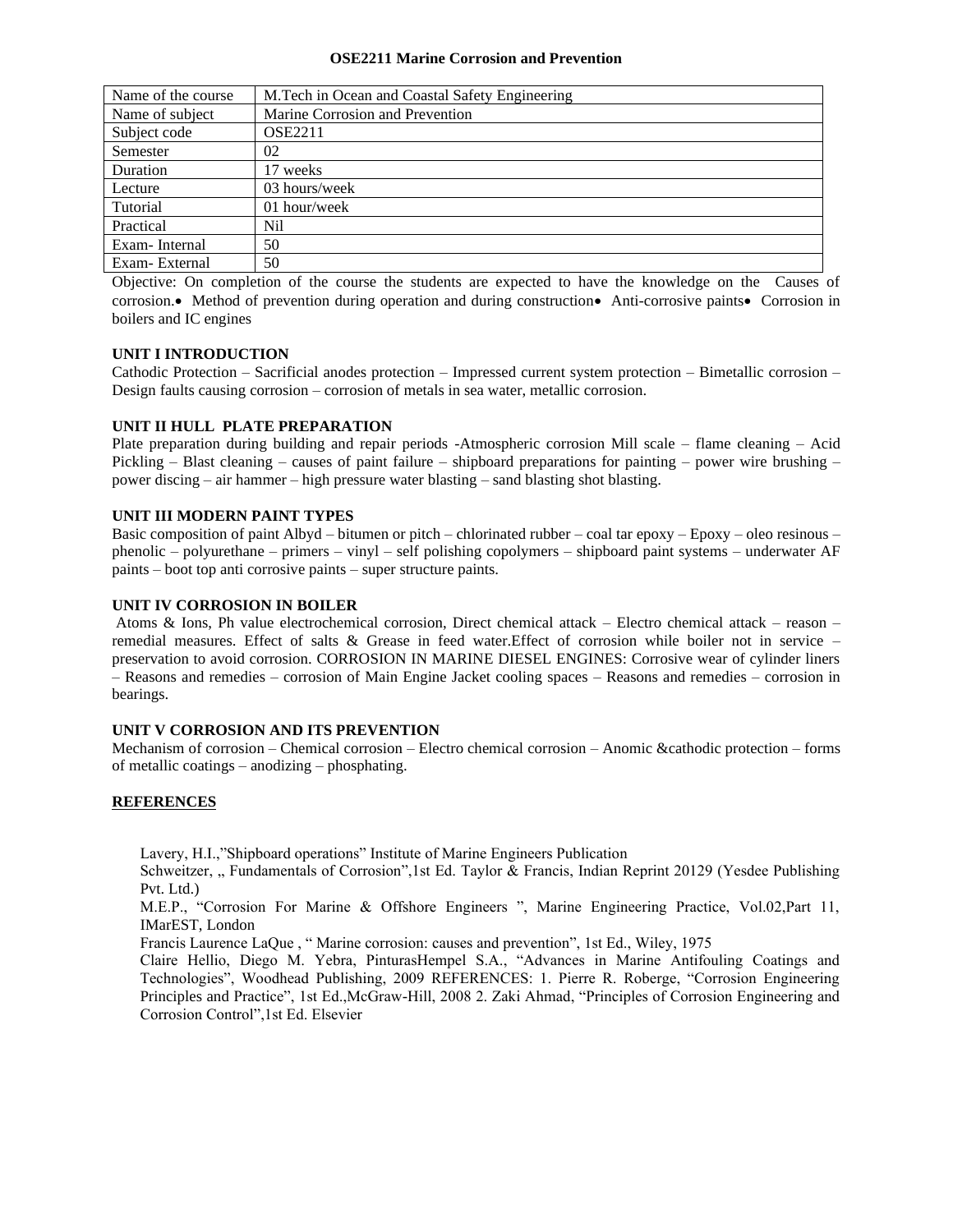## **ELECTIVES SEMESTER III**

| Name of the course | M.Tech in Ocean and Coastal Safety Engineering |
|--------------------|------------------------------------------------|
| Name of subject    | Marine Pollution prevention and control        |
| Subject code       | <b>OSE2304</b>                                 |
|                    |                                                |
| Semester           |                                                |
| duration           | 17 weeks                                       |
| Lecture            | 3 hours/week                                   |
| Tutorial           | l hour/week                                    |
| Practical          | Nil                                            |
| Exam-Internal      | 50                                             |
| End<br>Exam-       | 50                                             |
| semester(External) |                                                |

### **OSE2304 Marine Pollution Prevention & Control**

### **Objective:**

On completion of the course the students are expected to have the knowledge on the Causes of corrosion. Method of prevention during operation and during construction.Anti-corrosive paints, Corrosion in BOILERS and IC ENGINES.

### **UNIT I**

Marine Pollution: Definition by GESAMP, major sources of pollution, dynamics, transport paths and agents. Sewage and Toxicology: Lethal and sub lethal effects of pollutants on marine organisms, evaluation of toxicity tolerance, bioassaybio-concentration, bio-accumulation and bio-magnifications. Enzymatic removal of hazardous organic substances from aqueous effluents.Domestic, Industrial, agricultural and aquaculture discharges, their composition and fate in the marine environment, toxicity and treatment methods, sewage disposal system.

### **UNIT II**

Oil pollution: Sources and fate of oil, composition and toxicity of oil, biological effects treatment procedures. Behavior of oil; Properties of oil' Air surveillance' Calculation of quantity, direction and speed of slick' Weathering of oil; Spill Response and recovery; Oil spill contingency plan.

### **UNIT III**

Thermal and radioactive pollutants: Source and characteristics, strategies for disposal of RNA and Heated effluents, biological effects and alternative uses of waste dumping, mining and dredging operations, their effects on the organisms and marine environment. Heavy Metal pollution- sources, distribution, fate- analytical approaches; Pesticide pollution classification, sources, distribution, fate and ecological impacts with special reference to marine fishes, birds and mammals.

### **UNIT IV**

Environmental Management and Environmental Monitoring methods: Environment Management and auditing; Environmental monitoring methods for critical pollutants-objectives status limitations- biological indicators - natural bioaccumulations (mussel watch water quality assessment),

### **UNIT V**

Toxicity and types of toxicity tests - Use of analytical instruments AAS, ICP, GLC, and Spectrofluorometer for analyzing Petroleum hydrocarbon, Pesticides, Heavy metals etc

## **REFERENCES**

Advances in Water Pollution Research: B A Southgate, Pergamon, 1<sup>st</sup> edn, 1964. Marine Environment Pollution: Richard A Geyer, Elssevier, 1<sup>st</sup> edn, 1981 Marine Outfall Systems: R A Grace, Prentice Hall, 1<sup>st</sup> edn, 1978 Ocean Dumping &Marine Pollution: M G Gross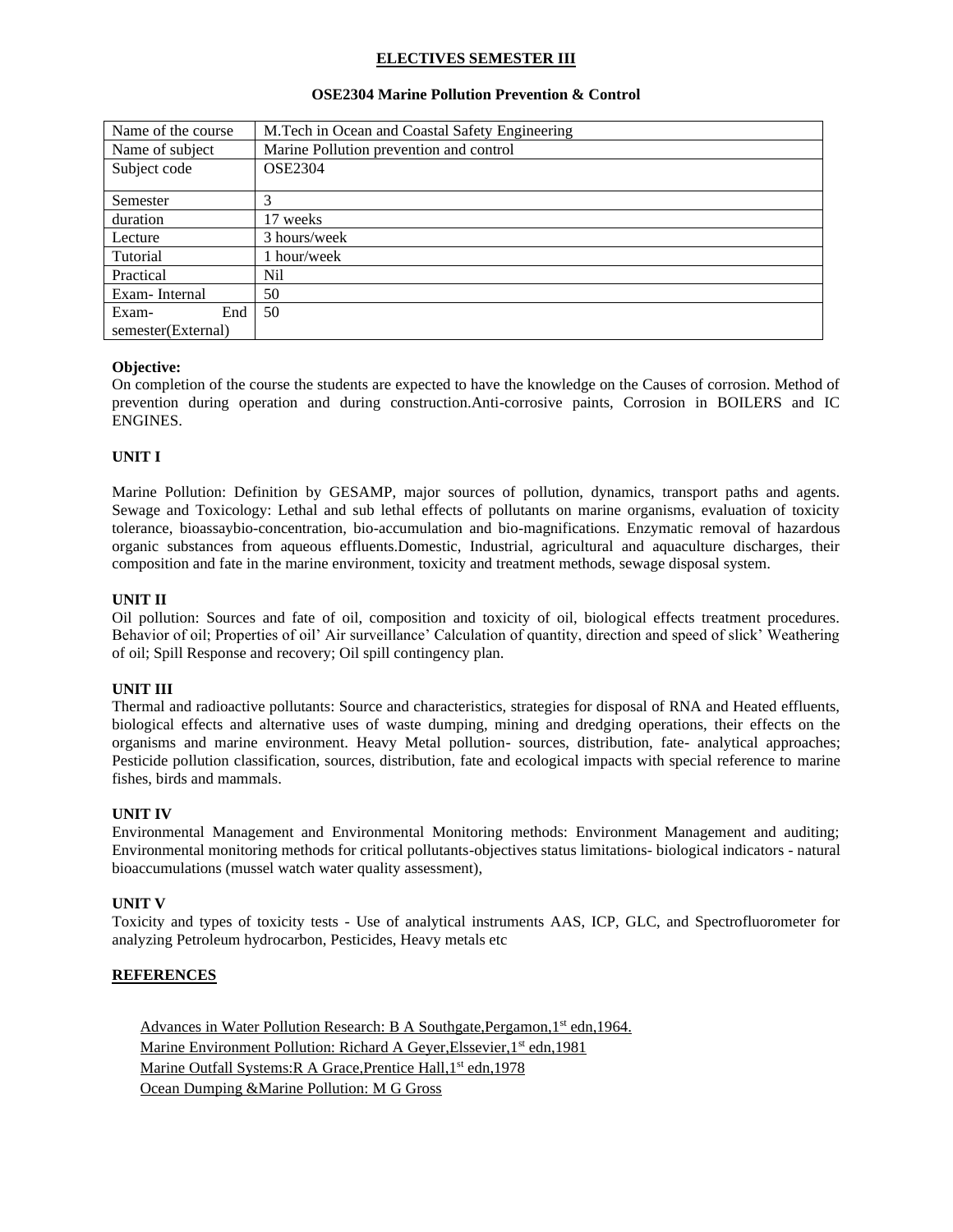### **OSE2305 MARINE NAVIGATION AND COMMUNICATION SYSTEMS**

| Name of the course | M.Tech Ocean and Coastal Safety Engineering |
|--------------------|---------------------------------------------|
| Name of subject    | Marine Navigation and Communication Systems |
| Subject code       | <b>OSE2305</b>                              |
| Semester           | 3                                           |
| duration           | 17 weeks                                    |
| Lecture            | 3 hours/week                                |
| Tutorial           | 1 hour/week                                 |
| Practical          | Nil                                         |
| Exam-Internal      | 50                                          |
| End<br>Exam-       | 50                                          |
| semester(External) |                                             |

**Objective:**

- To provide students with a sound understanding of the use of marine navigation.
- To familiarise the students with communication systems commonly encountered in marine engineering applications

### **UNIT I**

Introduction-Principles of Navigation, basic map and globe related terminology, tools employed by mariners, types of navigation, phases of navigation, navigation terms and conventions. The earth, distance and direction on the earth, coordinates, finding latitude and longitude ,the navigational triangle, the time sight, navigation organizations, governments role, types of organizations**-**The International Maritime Organization(IMO), The National Imagery and Mapping Agency, The Radio Technical Commission for Maritime Services (RTCM) etc.

**UNIT II** Inputs of step, Ramp, Sinusoid, Pulse and Impulse, Exponential Function and their responses, Error Detector, Controller output elements.Torque Proportional to error. Electron tubes, transistors; principles of electronic circuits; amplifiers, oscillators, rectifier, tuned circuits – amplifiers, oscillators, transmission and reception.

## **UNIT III**

Cathode Ray Oscilloscope, digital voltmeters, ammeter, ohmmeters and frequency meters, Multi-meters, Vacuum Tube voltmeter and signal Generators. MICROPROCESSORS-8085 Architecture, Programming, interfacing and Control of motors, Temperature/Speed control – Basics and Control mechanism of PLC.Introduction to control terms, Block diagrams for control systems, open loop and closed feedback control, comparison of closed and open loop.

### **UNIT IV**

Communication as applicable to GMDSS (Global Maritime, Distress & Safety System), GPS(global positioning system), NAVSAT(navigational satellite), INMARSAT,LORAN-C, RADAR: direction finding, SONAR, Automatic Identification System (AIS),Search And Rescue Radar Transponder (SART), Echo Sounder, Emergency Position Indicating Radio Beacon (EPIRB).

### **UNIT V**

Sonar Aids : Echo Sounder : Principle and working. Operational controls. Choice of site for echo sounder transducers. Errors causing display of faulty or unreliable sounding. Doppler Log : Description of the system. Errors and their remedies. Berthing aids : Brief description of systems using sound propagation and systems using radiowaves propagation.

### **REFERENCES:-**

Electronic Communication, Robert L.Shrader, McGraw-Hill Handbook for Marine Radio Communication, G.D.Less and W.G. Williamson, ISBN 1-85044-472. Fundamentals of Digital Electronics and Microprocessors, Anokh Singh &A.K.Chhabra, S.Chand. Marine Electronic equipments, C.D Joshy, CIFNET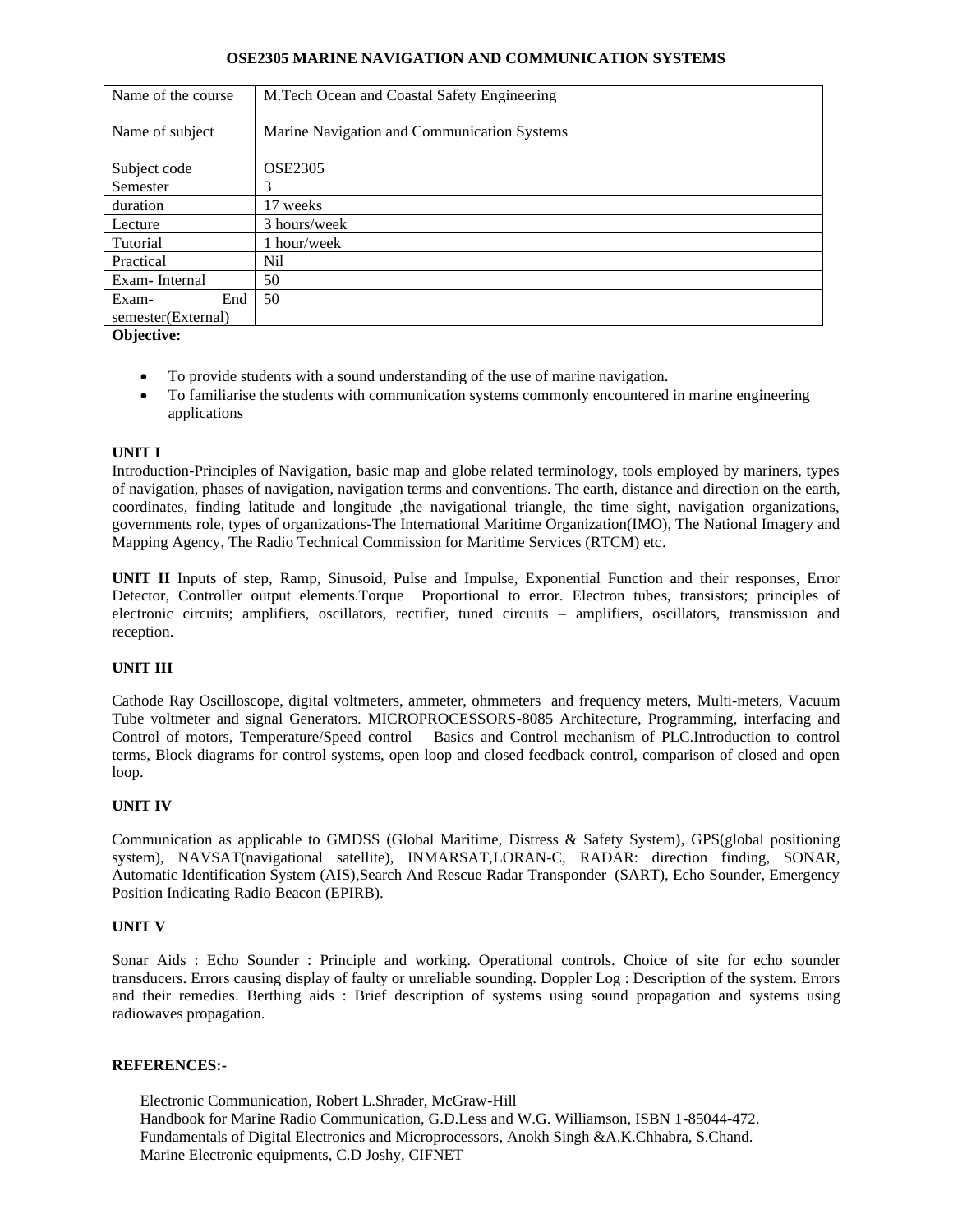### **OSE2306 COASTAL RESOURCES MANGEMENT**

| Name of the course | M.Tech Ocean and Coastal Safety Engineering |
|--------------------|---------------------------------------------|
|                    |                                             |
| Name of subject    | <b>Coastal Resource Management</b>          |
| Subject code       | <b>OSE2306</b>                              |
| Semester           | 3                                           |
| duration           | 17 weeks                                    |
| Lecture            | 3 hours/week                                |
| Tutorial           | 1 hour/week                                 |
| Practical          | Nil                                         |
| Exam-Internal      | 50                                          |
| End<br>Exam-       | 50                                          |
| semester(External) |                                             |

### **Objective:**

- To provide students with a sound understanding of the use of coastal resources & their exploration.
- To familiarise the students with coastal management techniques in marine engineering applications

## **UNIT-I COASTAL AND MARINE RESOURCES**

Types and functions of coastal and marine resources – Coastal zone as an integrated resource area – Marine resources: biotic, mineral and energy resources

### **UNIT-IINON-LIVING MARINE RESOURCES**

Renewable vs. Non-Renewable Resources – Marine minerals – Placer deposits hydrocarbon deposits – Polymetallic nodules – Exploration and exploitation of natural minerals – Methyl/ Gas Hydrates – Sea Salt – Potential energy in the ocean – Salinity – Wave – Tides – Currents – OTEC

### **UNIT-III LIVING MARINE RESOURCES**

Environmental variability on marine fisheries resources – Interactions between fisheries and the ecosystem – Marine Protected Areas (MPA) – Large marine Ecosystems (LMEs) – Climate effects on living marine resources – Biological monitoring of marine ecosystems

### **UNIT-IVRESOURCE EXPLORATION AND EXPLOITATION**

Marine geophysical methods – Sea floor resource exploitation – Exploitation of the oceans by human activities – overfishing – mining – ocean dumping – oil spills – coral reef bleaching – Marine archeology-optimal use of the land and water resources of coastal zone- ecological, cultural, historic, aesthetic values -CRZ-violation of CRZresponsible fisheries in coastal zone.

#### **UNIT-V COASTAL AND MARINE RESOURCE MANAGEMENT**

Resources as common property – Defining resource management – Conflicting interests with other Marine Resources: Food and Recreation/Tourism – Management tools – Ecosystem health and protection of biological diversity – Ecotourism – Future uses of the oceans

#### **References:**

Beer, T., Environmental Oceanography: Second Edition (Marine Science Series), CRC Press, 1997. Kennish, M.J., Pollution Impacts on Marine Biotic CommUNITies, CRC Press, New York, 1998. Alongi, D.M., Coastal Ecosystem Processes, CRC Press, New York, 1998. Eisma, D., Intertidal deposits, River Mouths, Tidal flats and Coastal Lagoons, CRC Press, New York, 1998.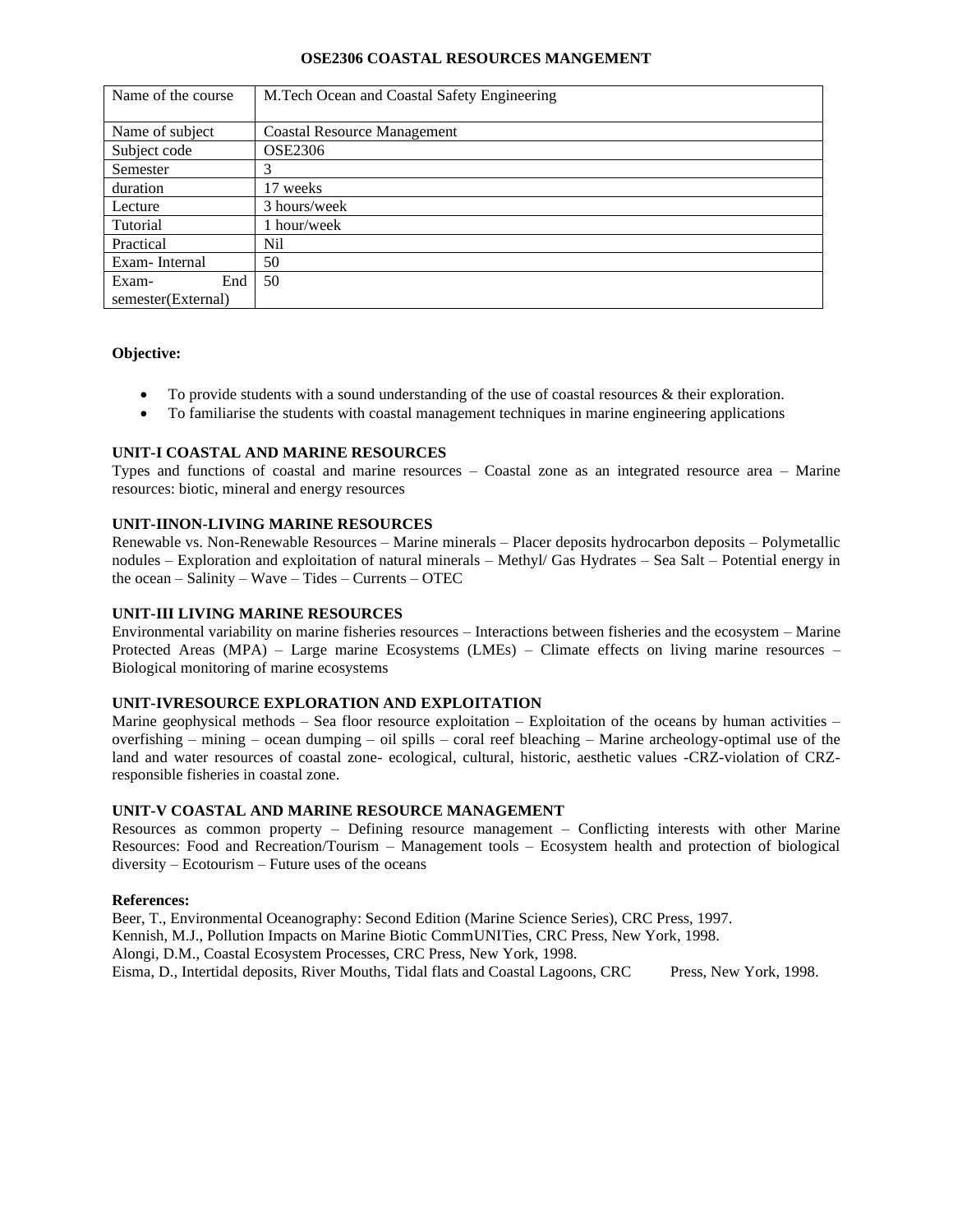## **OSE2307 COASTAL HAZARDS AND MANAGEMENT**

| Name of the course | M.Tech - Ocean and Coastal Safety Engineering |
|--------------------|-----------------------------------------------|
|                    |                                               |
| Name of subject    | Coastal Hazards and Management                |
| Subject code       | <b>OSE2307</b>                                |
| Semester           | 03                                            |
| Duration           | 17 WEEKS                                      |
| Lecture            | 03 hours/week                                 |
| Tutorial           | 01 hour/week                                  |
| Practical          | Nil                                           |
| Exam-Internal      | 50                                            |
| Exam-External      | 50                                            |

### **OBJECTIVE:**

• To provide students understanding of the materials and processes associated with the major natural geo-hazards: floods, earthquakes, volcanic activity, landslides, and coastal hazards

• To be able to discuss the ability to predict and manage these hazards based on case studies to demonstrate the intensity and management options for all the natural hazards under consideration.

### **UNIT I**

Coastal Hazards; Causes of coastal hazards including geological, meteorological, oceanographic, and humaninduced factors. Modes of occurrence of various coastal hazards like storm surges and erosion, locations and their origins and mitigation measures; Hurricanes, cyclones and typhoons; Most powerful storms on earth - different names; Storm surges and flooding in the Bay of Bengal, Bangladesh and New Orleans.

### **UNIT II**

Historical records of tsunamis; Tsunamis in a global context, implications for different continents; Natural versus man-made hazards; Cyclones, coastal erosion, tsunami, flood, storm surges, sea level rise and others; Impacts of these on natural and human environment; Susceptibility of the world's coastal populations to tsunamis and solutions; Rip currents - characteristics and mitigation measures; Hydrodynamic characteristics of tsunamis and storm surges; Tsunami early warning systems; Construction of tsunami walls, levees etc. and mitigation effects.

### **UNIT III**

Global sea level rise and responses; Global warming induced sea level rise; Disaster risk management in an age of climate change.Case studies of coastal disasters; Coastal management approaches for sea level related hazards; Causes of coast vulnerability to hazards; Cases in southeast Asia; Coastal hazard, vulnerabilities and resilience; Hazard prevention & control.

## **UNIT IV**

Marine pollution, coastal salinities, water pollution, water quality; Classes of water pollutants, pollutant trace elements in water, arsenic, cadmium, lead, mercury and other inorganic chemicals in water; Acidity, alkalinity, salinity, sewage and water pollution; Ground water rise, causes of rising ground water; Oil spills and coastal disasters - prevention, control and recovery methods; Case study of disasters such as the BP oil spill in the Gulf of Mexico.

### **UNIT V**

Cases of hazards in Indian coasts and applicable disaster management techniques; Vulnerability assessment in coastal disaster management - island risk management pertaining to cyclone, sea level rise and trends of coastal disaster management; Coastal early warning system; CommUNITy based disaster management system; Ethical dimensions and competing values; Growth management - tools, plans, principles; Mitigation - definition, approaches, types and examples; Coastal hazards management framework; Hazard mitigation planning.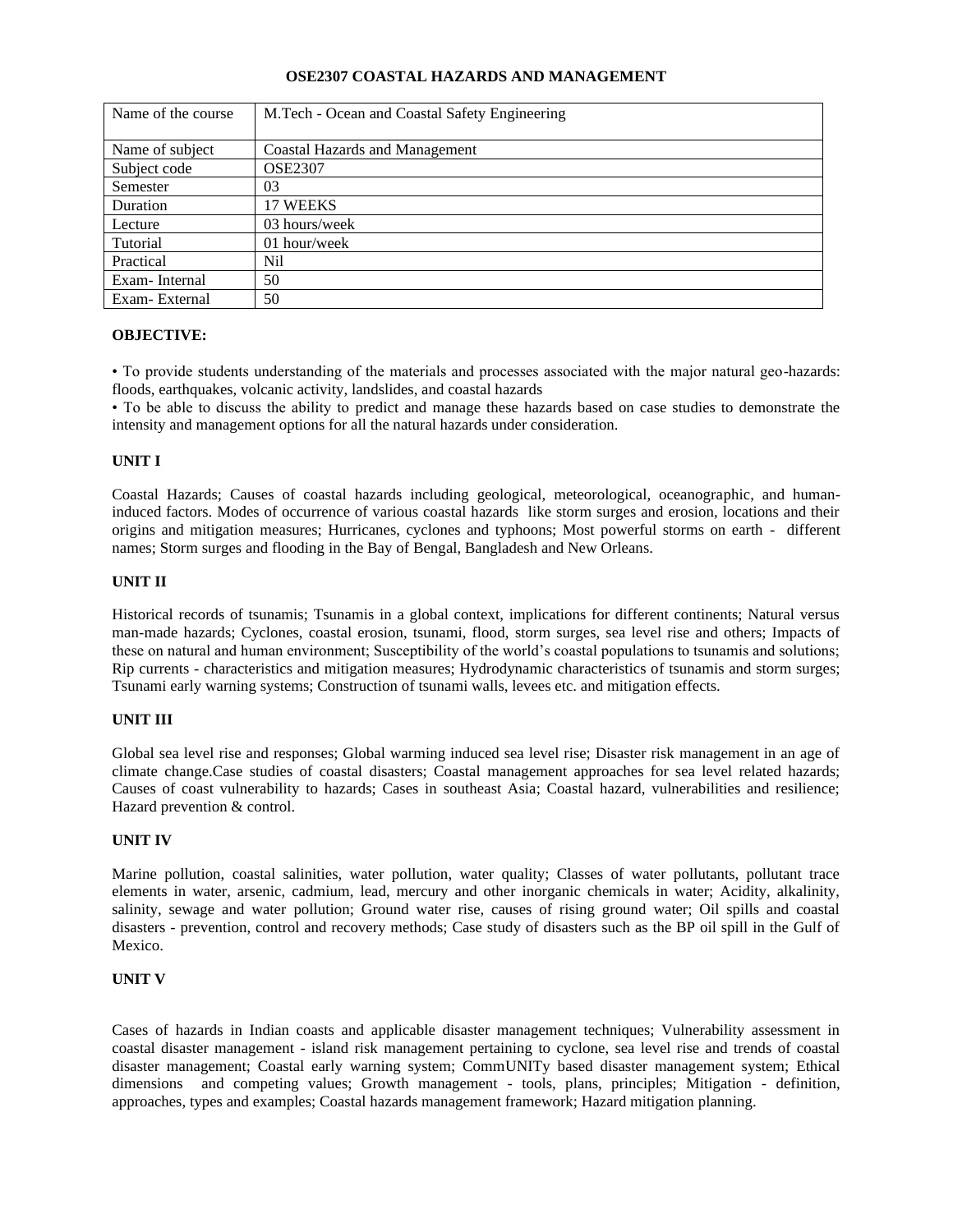### **References:**

Norbert P. Psuty and Douglas D. Ofiara.(2002). Coastal Hazard Management.Rutgers university press.421 p. John Heinz H. (2000). The Hidden coasts of coastal hazards- Implication for Risk Assessment and mitigation. Island Press.209 p

Beatley, T., David, J.B. and Anna, K.S. An Introduction to Coastal Zone Management, Island Press, Washington D.C., 2002.

Bryant, E., Natural Hazards, Cambridge University Press, New York, 2006.

Burby, R.J., ed., Cooperating With Nature: Confronting Natural Hazards With

Land-Use Planning for Sustainable CommUNITies, Joseph Henry Press, Washington D.C. 1998.

Godschalk, D.R., et al., , Natural Hazard Mitigation: Recasting Disaster Policy and Planning, Island Press, Washington D.C,1999.

NC Division of Emergency Management, Hazard Mitigation Section, Risk

Assessment and Planning Branch, Keeping Natural Hazards From Becoming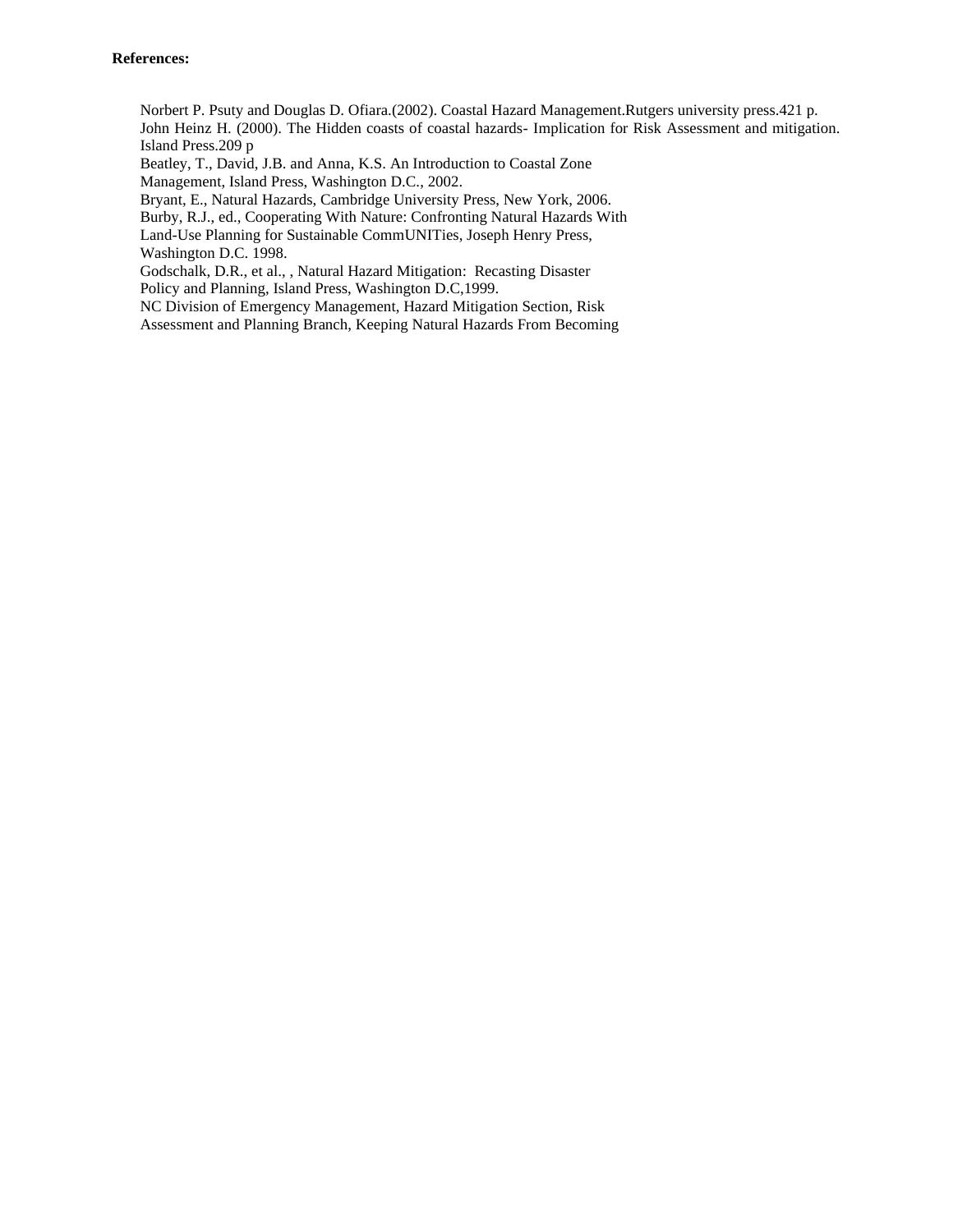### **SE2308 MARINE SURVEYS AND MONITORING**

| Name of the course | M. Tech in Ocean and Coastal Safety Engineering |
|--------------------|-------------------------------------------------|
| Name of subject    | Marine Survey and Monitoring                    |
| Subject code       | <b>OSE2308</b>                                  |
| Semester           | 03                                              |
| Duration           | 17 weeks                                        |
| Lecture            | 03 hours/week                                   |
| Tutorial           | 01 hour/week                                    |
| Practical          | Nil                                             |
| Exam-Internal      | 50                                              |
| Exam-External      | 50                                              |

**Objective:**To introduce the students to different aspects involved in a coastal survey and measurement systems, survey locations, survey parameters and standards, data acquisition, storage and processing.

### **UNIT I FUNDAMENTALS AND DATA HANDLING**

Brief history – Importance – Fields of application of coastal surveying– Fundamental concepts – Survey Planning, Data collection, Data Processing, Data Analysis, Data Quality control, Data Products – Presentation

## **UNIT IISURVEY METHODS**

The Earth – The Ellipsoid – The Local Sphere – The Geoid Datum – Types of Datum – Horizontal Datum – Vertical Datum – Datum Transformation – Coordinate Systems – Principles of Cartography – Projections – Genemonic – Conic – Cylindrical and Universal Transverse Mercator projection – Positioning Methods – Horizontal Control Methods – Vertical Control Methods – Instruments used – Topographic surveying applied to hydrography – Coastline delineation and – Coastal and Harbor Surveys

### **UNIT III ACOUSTIC SYSTEMS**

Fundamentals of acoustic wave propagation in ocean waters – Sound velocity computation – Attenuation – Refraction and reflection – Frequency – Band width – Pulse length – Acoustic Instrument operation – Data recording and processing – Sidescan – Practical use of Sidescan – Plotting and measurements from Sonar records – MultibeamEchosounders – Feature detection and Sea floor classification

### **UNIT IV TIDES AND CURRENTS**

Principles of Tides and Water Levels – Astronomical Tide Producing Forces – Tidal Characteristics – Non-tidal water level variations – Tide and water level Datum – Harmonic Analysis and Tide Prediction – Principles of Tidal Currents – Measurements and Prediction of Currents

### **UNIT V POLLUTION MONITORING**

Methods for the assessment of coastal and marine pollution – Biological productivity and pollution monitoring – Water quality parameters: physical/ chemical/ biological properties, sampling techniques and problems – Nutrients, sewage and anoxia – Impacts of heavy metals – Pathways of radioactivity – Data storage and processing – Water quality standards

### **REFERENCES:**

Ask, T., Handbook of Marine Surveying, Sheridan House, 2007. Ghilani, C.D. and Wolf, P.R., Elementary Surveying: An Introduction to Geomatics, Prentice Hall, 2008. Kennish, M.J., Practical Handbook of Marine Science, CRC Press, 2001. Brekhovskikh, L.M. and Lysanov, Y.P., Fundamentals of Ocean Acoustics, Springer, 2003. Dean, R.G. and Dalrymple, R.A., Coastal Processes with Engineering Applications. Cambridge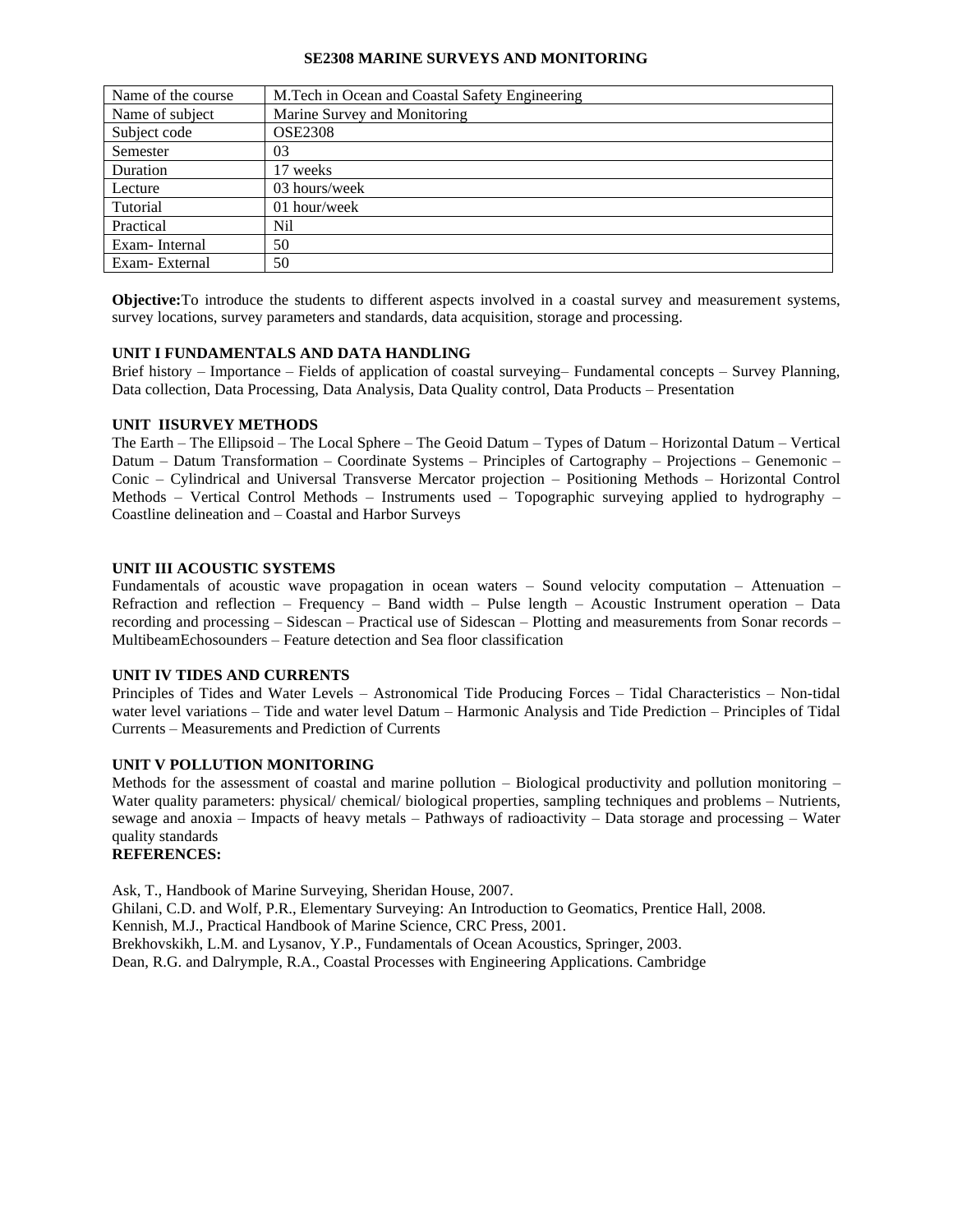### **OSE2309 INTEGRATED COASTAL ZONE MANAGEMENT**

| Name of the course | M. Tech in Ocean and Coastal Safety Engineering |
|--------------------|-------------------------------------------------|
| Name of subject    | <b>Integrated Coastal Zone Management</b>       |
| Subject code       | <b>OSE2309</b>                                  |
| Semester           | 03                                              |
| Duration           | 17 weeks                                        |
| Lecture            | 03 hours/week                                   |
| Tutorial           | 01 hour/week                                    |
| Practical          | Nil                                             |
| Exam-Internal      | 50                                              |
| Exam-External      | 50                                              |

**Objective:**To understand the features and components of the natural, engineering and human aspects of the coast, the functions of components and relationship between them; To integrate the interpretation and analysis of the identified coastal issues to determine appropriate approaches to manage the humans and the coastal environment; To familiarize with the rules and regulations associated with coastal operations.

## **UNIT 1 COASTAL ZONE**

Introduction to Coastal Zone – The need for ICM – Fundamental concepts – Interactions between coastal and ocean uses and conflicts – Definitions used in ICM – Glossary of terms in ICM.

### **UNIT II ENVIROMENTAL EVALUATION AND MANAGEMENT**

Introduction – Pathway through the framework – Tools and techniques for ICM – ICM Processes – Stakeholder analysis – Environmental assessment – Problem tree analysis – Conflict resolution – Risk evaluation – Cost Benefit Analysis – Traditional management

### **UNIT III CASE STUDIES**

Case studies (including field work) – Resource survey – Transect walks – learning through observation – Observing in practice – Participatory observation – Focus group discussions – Group ordering – Interpreting observations

### **UNIT IV SOCIAL AND NATURAL ASPECTS**

Social science insights – Natural science insights – Horizontal integration – Vertical integration – Problem and objective analysis – Monitoring and evaluating management

### **UNIT V RULES AND REGULATIONS**

Law of the Sea [UNCLOS] – Ocean Governance – Coastal regulation zones including small islands – Environmental policies – Spatial planning – Administrative and legal situations,

## **REFERENCES:**

Cicin-Sain, B and Knecht, R.W., Integrated Coastal and Ocean Management: Concepts and Practices. Washington, DC, Island Press, 1998.

Clark, J.R. Coastal Zone Management Handbook, CRC Press Environmental Studies 1995.

Holder, S., Bearley, T., Brower, D.J. and. Schwab, A.K., An Introduction to Coastal Zone Management, 2nd edition.Island Press, Washington, DC, 2002.

Le Tissier, M.D.A., Ireland, M., Hills, J.M., McGregor, J.A., Ramesh, R. and Hazra, S. (eds).A Trainers' Manual for Integrated Coastal Management Capacity Development. Integrated Coastal Zone Management and

Training (ICZOMAT) Project.The University of Newcastle upon Tyne, Newcastle upon Tyne, U.K. 2003.

Le Tissier, M.D.A., S. Coulthard, D. Rath and H.A.Y. Whyte (eds), Integrated Coastal Management – From postgraduate to professional Coastal Manager– a teaching manual. www.coastalprofs.eu, 2008.

Ramesh, R. and Purvaja, R., E-learning module on ICZM for UNESCO-IHE, The Netherlands, 2006.

Disasters: A Mitigation Planning Guidebook for Local Governments, 2003.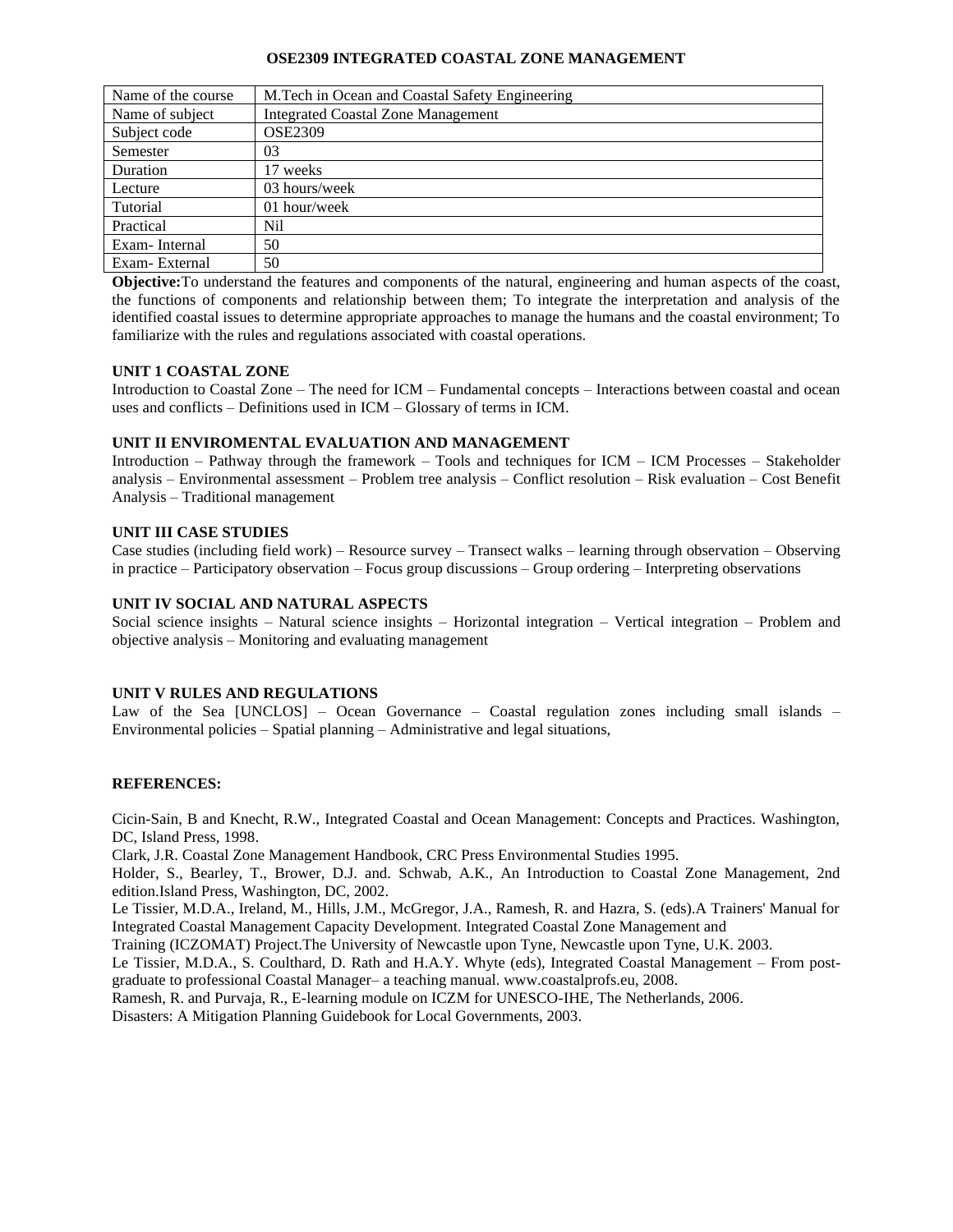### **OSE2310 OCEAN DYNAMICS AND MODELING**

| Name of the course | M.Tech in Ocean and Coastal Safety Engineering |
|--------------------|------------------------------------------------|
| Name of subject    | Ocean Dynamics and Modeling                    |
| Subject code       | <b>OSE2310</b>                                 |
| Semester           | 03                                             |
| Duration           | 17 weeks                                       |
| Lecture            | 03 hours/week                                  |
| Tutorial           | 01 hour/week                                   |
| Practical          | Nil                                            |
| Exam-Internal      | 50                                             |
| Exam-External      | 50                                             |

**Objective:**To provide the students the knowledge of various modeling concepts and methods .

## **UNIT I**

Introduction - modeling issues – numerical computing – accuracy – rate of convergence – efficiency; computational environment - governing equations – approximations and representations- parameterization - boundary conditions physical and numerical modeling.

# **UNIT II**

Finite difference methods – advection equations -computation errors - Implicit and explicit finite difference schemes- leap-frog scheme, Euler's scheme, Von Neumann method, Trapezoidal Implicit schemes - stability criteria- computational instability.

# **UNIT III**

Concepts of ocean models - numerical modeling of ocean processes- Cox's model of Indian Ocean – POM, ROMS models. Model validation - data assimilation and calibration of models – nowcast, forecast and predictionforecasting ENSO.

# **UNIT IV**

Physics of ocean modeling, Lagrangian and Eularian approaches in modeling, diagnosticmodels, prognostic models, model domain, model initialization and model forcing, subgrid scale parameters

## **UNIT V**

Indian Ocean boundary conditions, model forcing conditions over Indian ocean, status of operation models in Indian Ocean.

## **REFERENCES:**

Numerical modeling of ocean circulation – Robert N. Miller - Cambridge University Press Numerical methods for ocean circulation – Pond S. and Bryan - AGU Publications Circulation models of lakes and inland seas – T.J. Simons - Ottawa : Department of Fisheries and Oceans, 1980.,RC Press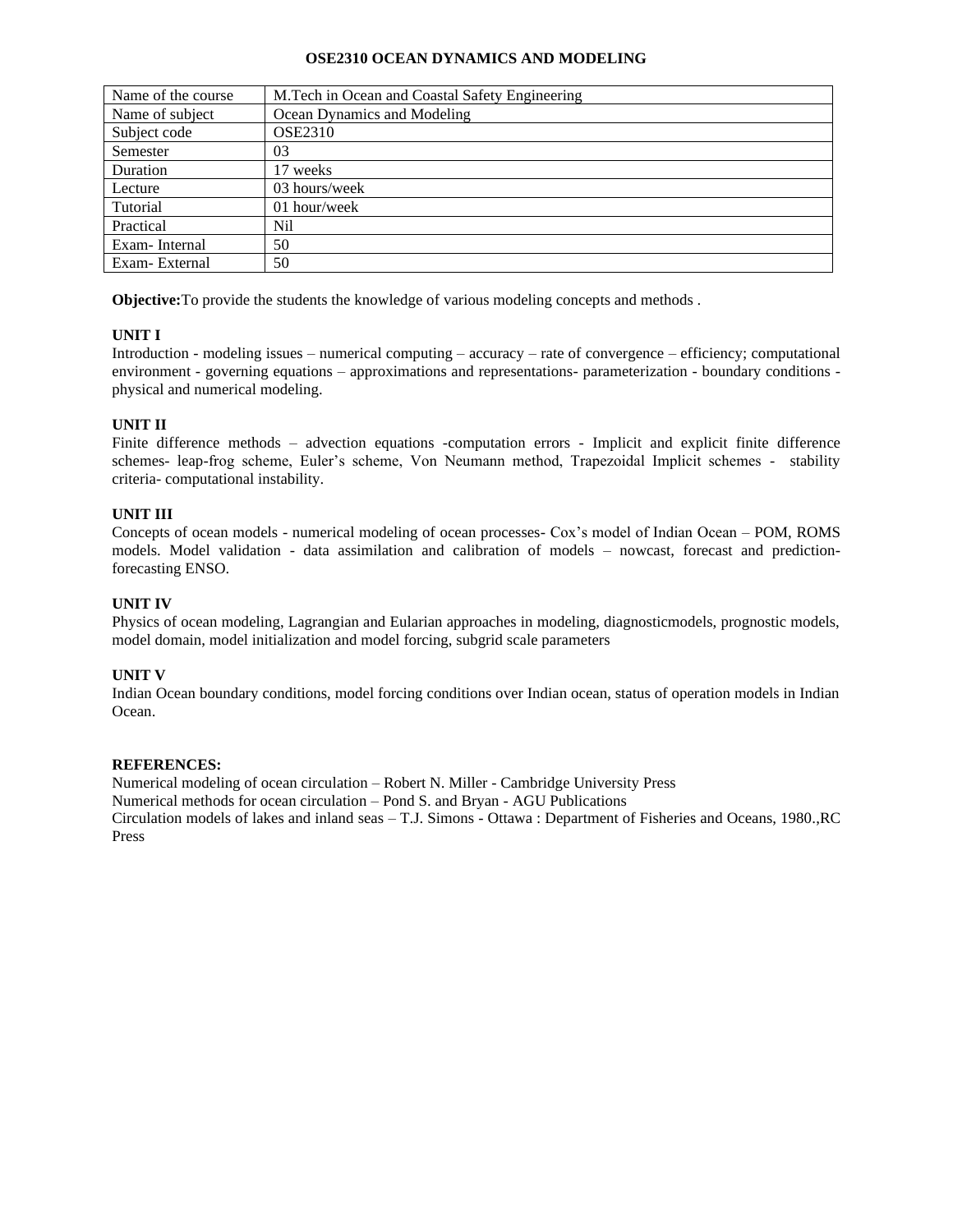## **OSE2311 FIRE ENGINEERING AND EXPLOSION CONTROL**

| Name of the course | M. Tech in Ocean and Coastal Safety Engineering |
|--------------------|-------------------------------------------------|
| Name of subject    | Fire Engineering And Explosion Control          |
| Subject code       | <b>OSE2311</b>                                  |
| Semester           | 03                                              |
| Duration           | 17 weeks                                        |
| Lecture            | 03 hours/week                                   |
| Tutorial           | 01 hour/week                                    |
| Practical          | Nil                                             |
| Exam-Internal      | 50                                              |
| Exam-External      | 50                                              |

### **OURSE OBJECTIVES:**

• To provide students with a sound understanding of firefighting and salvage operations

### **UNIT I**

Fire properties of solid, liquid and gases - fire spread - toxicity of products of combustion - theory of combustion and explosion – vapour clouds – flash fire – jet fires – pool fires – unconfined vapour cloud explosion, shock waves - auto-ignition – boiling liquid expanding vapour explosion – case studies – Flixborough, Mexico disaster, Pasedena Texas, Piper Alpha, Peterborough and Bombay Victoria dock ship explosions.

### **UNIT II**

Sources of ignition – fire triangle – principles of fire extinguishing – active and passive fire protection systems – various classes of fires – A, B, C, D, E – types of fire extinguishers – fire stoppers – hydrant pipes – hoses – monitors – fire watchers – layout of stand pipes – firestation-fire alarms and sirens – maintenance of fire trucks – foam generators – escape from fire rescue operations – fire drills – notice-first aid for burns.

#### **UNIT III**

Sprinkler-hydrants-stand pipes – special fire suppression systems like deluge and emulsifier, selection criteria of the above installations, reliability, maintenance, evaluation and standards – alarm and detection systems. Other suppression systems – CO2 system, foam system, dry chemical powder (DCP) system, halon system – need for halon replacement – smoke venting. Portable extinguishers – flammable liquids – tank farms – indices of inflammability-fire fighting systems.

### **UNIT IV**

Objectives of fire safe building design, Fire load, fire resistant material and fire testing – structural fire protection – structural integrity – concept of egress design - exists – width calculations - fire certificates – fire safety requirements for high rise buildings –snookers.

#### **UNIT V**

Principles of explosion-detonation and blast waves-explosion parameters – Explosion Protection, Containment, Flame Arrestors, isolation, suppression, venting, explosion relief of large enclosure-explosion venting-inert gases, plant for generation of inert gasrupture disc in process vessels and lines explosion, suppression system based on carbon dioxide (CO2) and halons-hazards in LPG, ammonia (NH3), sulphur dioxide (SO2), chlorine (CL2) etc.

### **REFERENCES**

Gupta, R.S., "Hand Book of Fire Technology" Orient Longman, Bombay 1977. "Accident Prevention manual for industrial operations" N.S.C., Chicago, 1982. Dinko Tuhtar, "Fire and explosion protection" U.S.A.: John Wiley & Sons Inc Fire fighters hazardous materials reference book Fire Prevention in Factories", an Nostrand Rein Hold, New York, 1991. "Fire Prevention and fire fighting", Loss prevention Association, India. Relevant Indian Acts and rules, Government of India.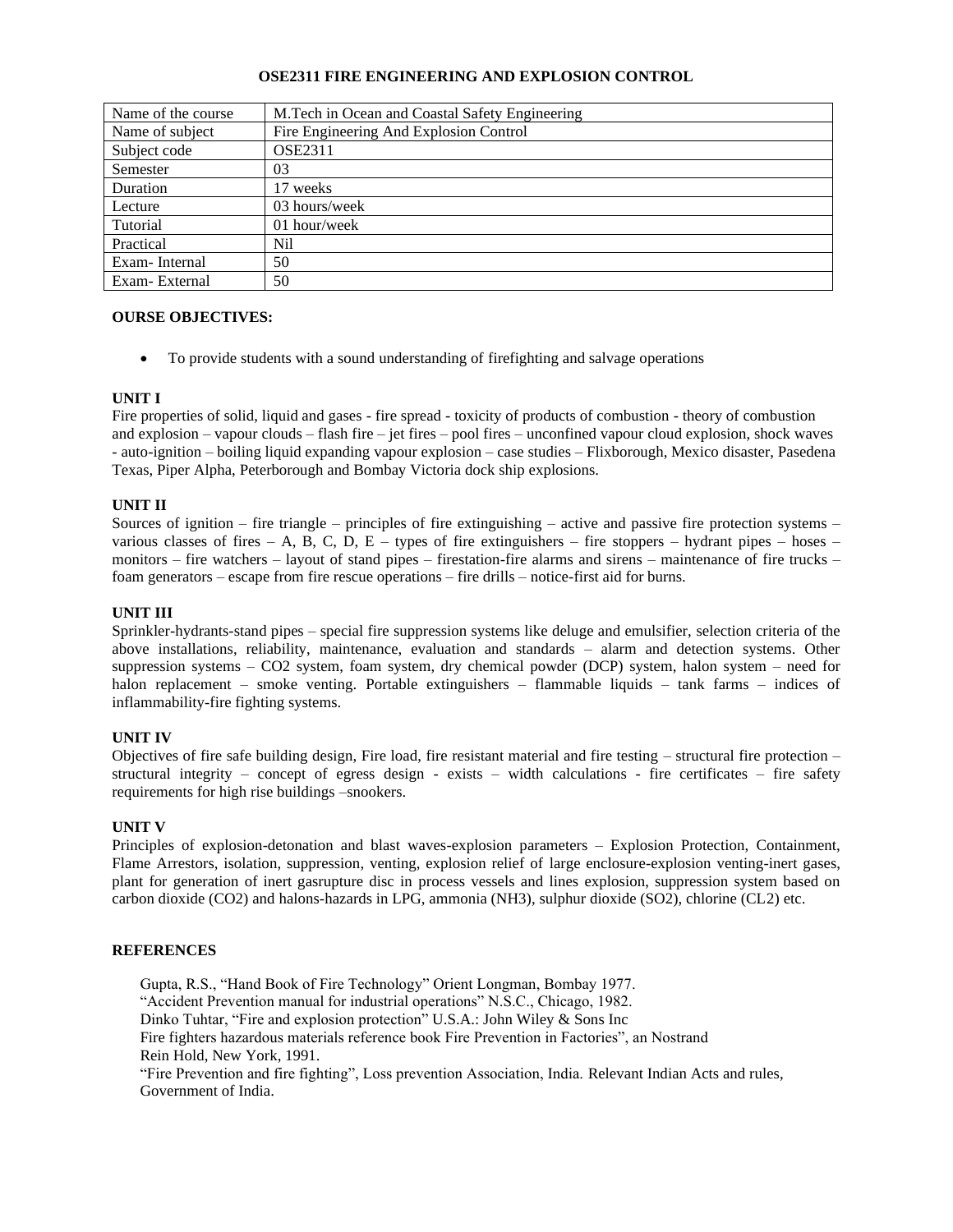## **OSE2312 OCEAN ENERGY**

| Name of the course | M.Tech in Ocean and Coastal Safety Engineering |
|--------------------|------------------------------------------------|
| Name of subject    | Ocean Energy                                   |
| Subject code       | <b>OSE2312</b>                                 |
| Semester           | 03                                             |
| Duration           | 17 weeks                                       |
| Lecture            | 03 hours/week                                  |
| Tutorial           | 01 hour/week                                   |
| Practical          | Nil                                            |
| Exam-Internal      | 50                                             |
| Exam-External      | 50                                             |

# **OURSE OBJECTIVES:**

• To provide students with a sound understanding of Ocean Renewable Resources and its uses

### **UNIT I**

Introduction to the ocean environment o Ocean circulation and stratification-Ocean habitat- Ocean economy - Ocean surface waves - Wave measurement - Linear wave theory - Wave spectrum - Wave energy resource- Ocean tidal currents - Current measurement - Current turbulence - Current energy resource - Site selection and characterization for ocean energy systems

### **UNIT II**

Wave energy systems - Types of wave energy converters - Linear wave-structure interactions - Frequency domain analysis - Hydrodynamic coefficients and their computation - Time domain analysis - Phase control - Arrays - Model testing techniques - Marine current turbines - Types of marine current turbines - Hydrodynamic models (BEM, Lifting line, IBEM) - Hydrofoil data and analysis - Cavitation and strength - Design criteria - Multiple turbine interaction -Other types of energy systems - Ocean Thermal Energy Conversion (OTEC) - Energy from salinity gradient

## **UNIT III**

Power take-off systems o Air turbines- Water turbines - High pressure hydraulic systems - Electrical generation -Energy storage - Mooring and anchoring systems - Farm layout - Offshore electrical grid and connection systems - Operation and maintenance of ocean energy devices - Offshore operations - Maritime safety issues

### **UNIT IV**

Economic analysis - Cost - Financing mechanisms - Economic evaluation - Life‐cycle assessment - Policy issues - Socio-economic impact - Licensing & permitting - Environmental impact assessment

## **UNIT V**

Resource characterization - Site selection - Conceptual system development - Licensing procedure - Environmental impact - Economic analysis

### **REFRENCES**

"Marine Renewable Energy: Resource Characterization and Physical Effects" Zhaoqing Yang, Andrea Copping, Springer

"Fundamentals of Ocean Renewable Energy: Generating Electricity from the Sea" Simon P. Neill, M Reza Hashemi, Academic Press

"Wave and Tidal Energy" Deborah Greaves, Gregorio Iglesias, Wiley Online Books,

"Handbook of Ocean Wave Energy" edited by Arthur Pecher, Jens Peter Kofoed, Springer

"Ocean Wave Energy Conversion: Resource, Technologies and Performance" Aurelien Babarit, ISTE Press - Elsevier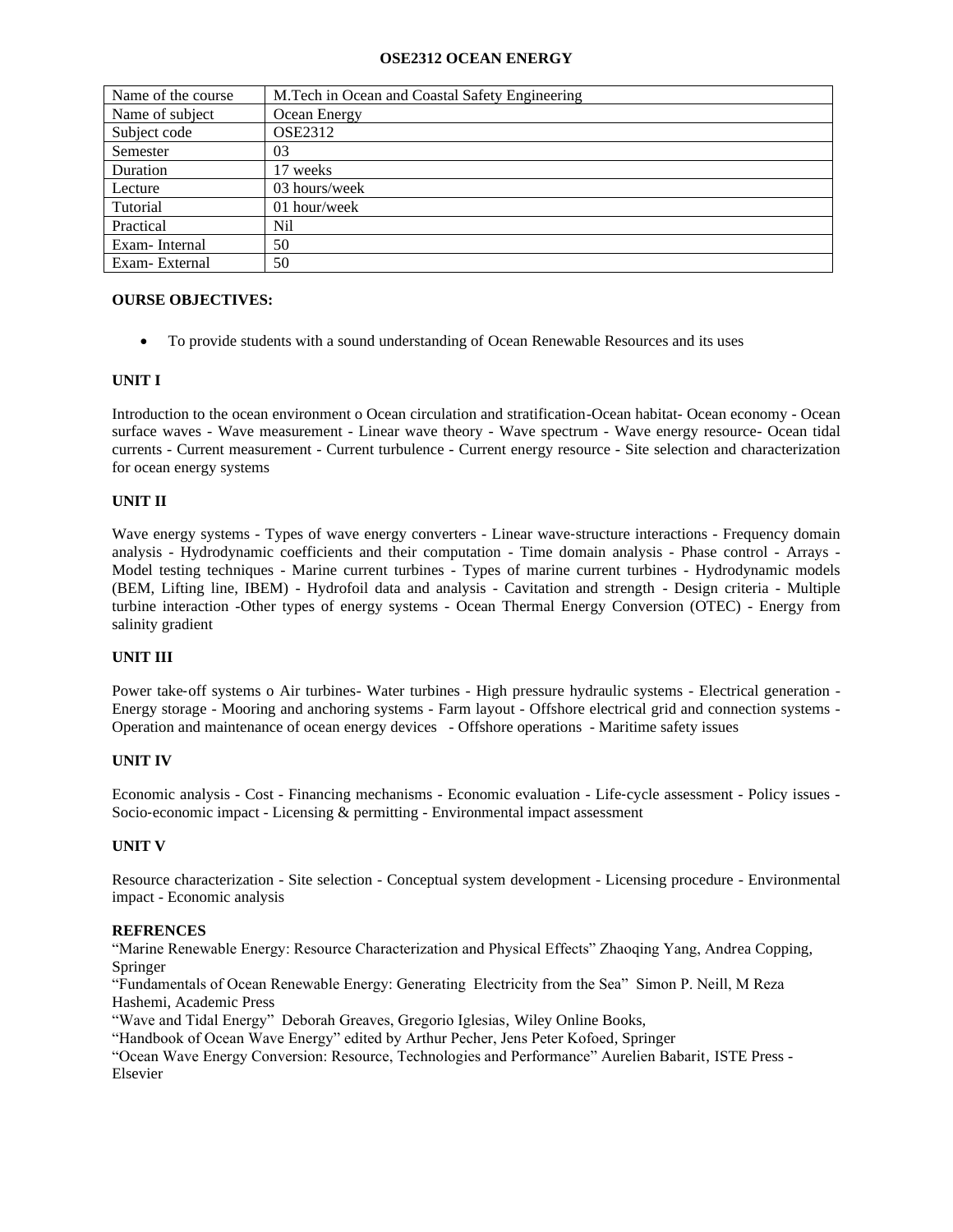## **OSE2313 COMPUTATIONAL FLUID DYNAMICS**

| Name of the course | M.Tech in Ocean and Coastal Safety Engineering |
|--------------------|------------------------------------------------|
| Name of subject    | <b>Computational Fluid Dynamics</b>            |
| Subject code       | <b>OSE2313</b>                                 |
| Semester           | 03                                             |
| Duration           | 17 weeks                                       |
| Lecture            | 03 hours/week                                  |
| Tutorial           | 01 hour/week                                   |
| Practical          | Nil                                            |
| Exam-Internal      | 50                                             |
| Exam-External      | 50                                             |

**OBJECTIVE**: To provide an overview of various numerical techniques and hydrodynamic computations with code development and mathematical formulations

### **UNIT I**

Fundamentals of fluid Mechanics and dynamics-purpose and philosophy, governing equations of fluid dynamicsmodels of flow-continuity equation-momentum equation-energy equation, equations of viscous flow(navier-stokes equation). Mathematical behaviour of partial differential equation-hyperbolic equations-parabolic equations-elliptic equations. CFD techniques-Lax Wendroff-pressure correction-simple algorithm.

### **UNIT II**

Basics of numerical methods-finite difference method- Finite difference methods; different means for formulating finite difference equation; Taylor series expansion, integration over element, local function method; treatment of boundary conditions; boundary layer treatment; variable property; interface and free surface treatment; accuracy of f.d. method

### **UNIT III**

Finite Volume Technique: Finite volume methods; different types of finite volume grids; approximation of surface and volume integrals; interpolation methods; central, upwind and hybrid formulations and comparison for convection-diffusion problem. boundary element method-finite volume methods.

### **UNIT IV**

Finite Element Methods: Finite element methods; Rayleigh-Ritz, Galerkin and Least square methods; interpolation functions; one and two dimensional elements; applications. Methods of Solution:Solution of finite difference equations; iterative methods; matrix inversion methods;ADI method; operator splitting; fast Fourier transform.

### **UNIT V**

Discretization of partial differential equation, transformations and grids, simple numerical techniques, applications to ocean engineering. Introduction to parallel machines and high performance computing.

### **REFERENCES:**

Anderson D, Computational fluid Dynamics, McGraw Hill International Editions, 1995. Anderson, John David, and J. Wendt. Computational fluid dynamics. Vol. 206. New York: McGraw-Hill, 1995.

Anderson, Dale, John C. Tannehill, and Richard H. Pletcher. Computational fluid mechanics and heat transfer,2016., Taylor and Francis

Pletcher, Richard H., John C. Tannehill, and Dale Anderson. Computational fluid mechanics and heat transfer, 2012., CRC Press